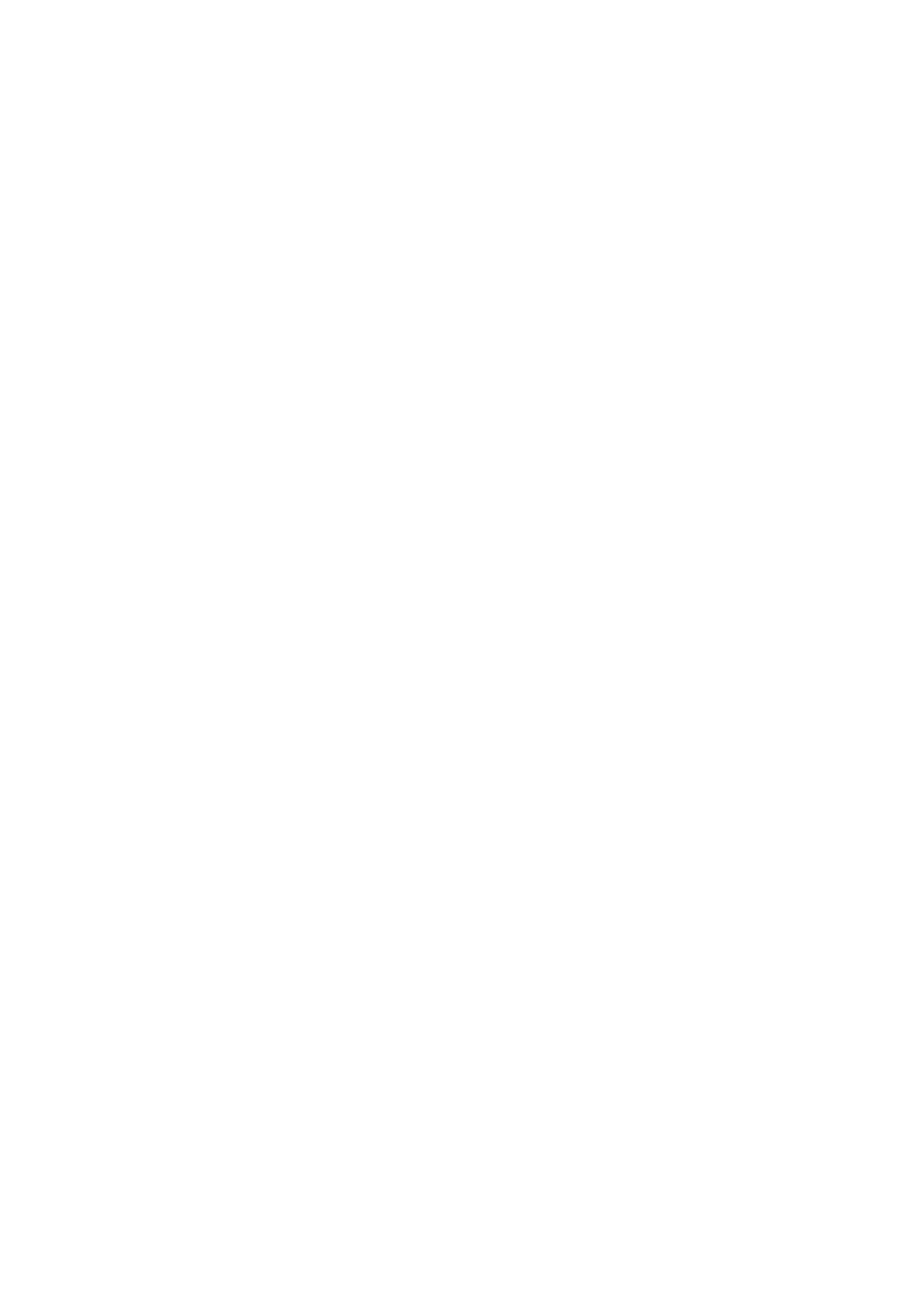# **EUROPEAN UNIVERSITY INSTITUTE MAX WEBER PROGRAMME**

*Mortality and Morbidity Transitions in Sub-Saharan Africa: Evidence from Adult Height*

YOKO AKACHI and DAVID CANNING

EUI Working Paper MWP No. 2008/41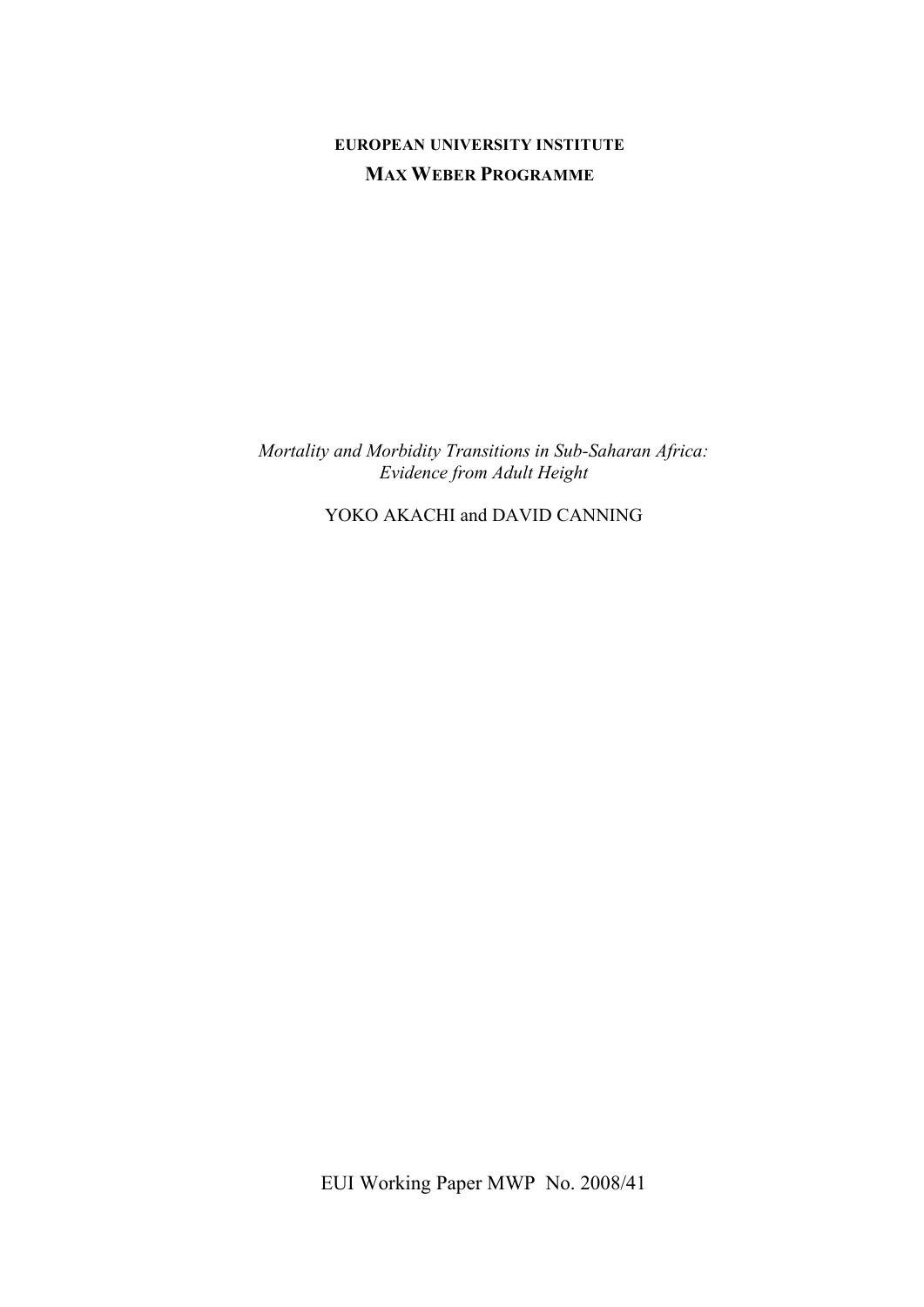This text may be downloaded for personal research purposes only. Any additional reproduction for other purposes, whether in hard copy or electronically, requires the consent of the author(s), editor(s). If cited or quoted, reference should be made to the full name of the author(s), editor(s), the title, the working paper or other series, the year, and the publisher.

The author(s)/editor(s) should inform the Max Weber Programme of the EUI if the paper is to be published elsewhere, and should also assume responsibility for any consequent obligation(s).

ISSN 1830-7728

© 2008 Yoko Akachi and David Canning

Printed in Italy European University Institute Badia Fiesolana I – 50014 San Domenico di Fiesole (FI) Italy

> http://www.eui.eu/ http://cadmus.eui.eu/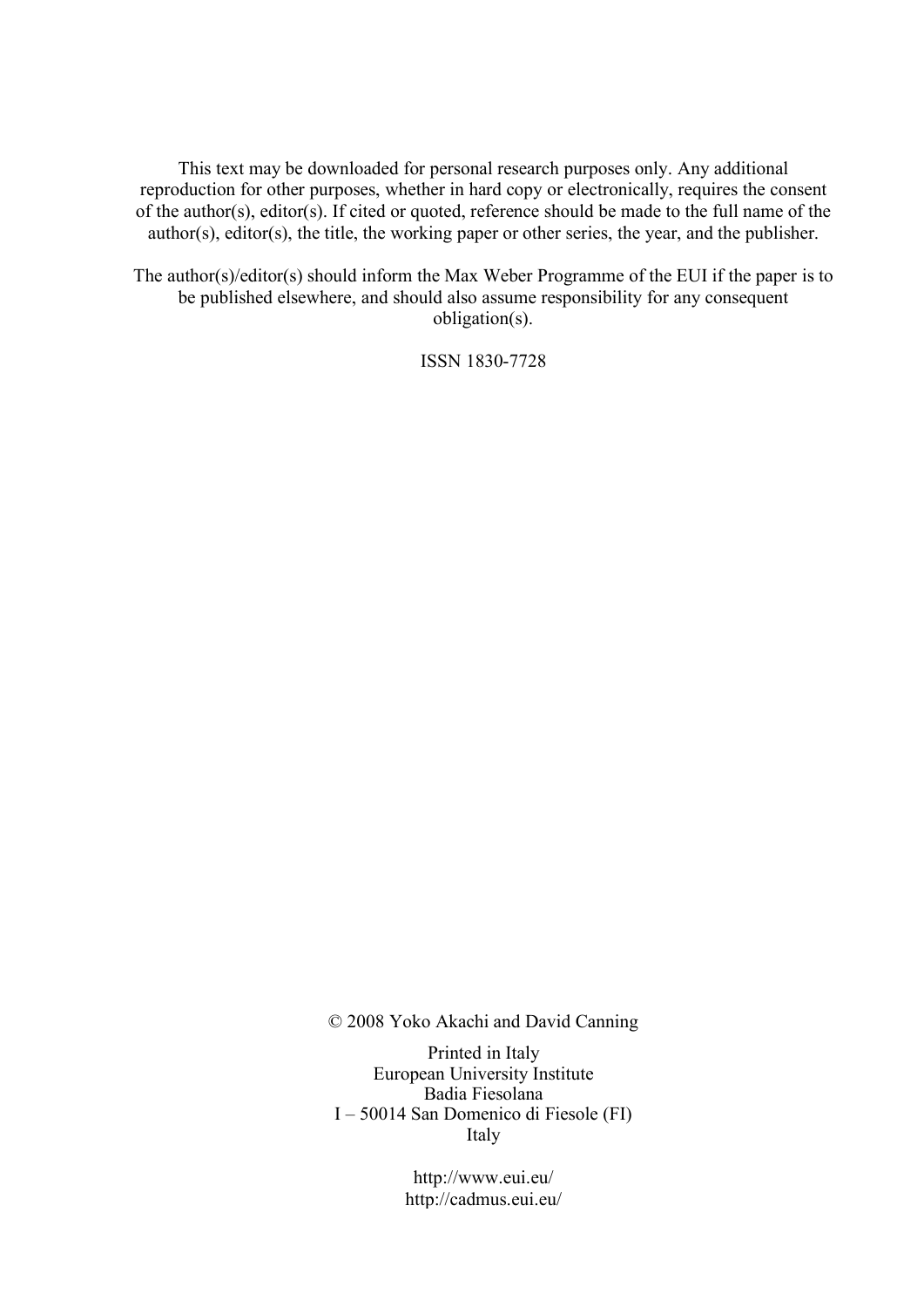#### **Abstract**

In most developing countries, rising levels of nutrition and improvements in public health have led to declines in infant mortality and rising adult height. In Sub-Saharan Africa, however, we see a different pattern. Sub-Saharan Africa has seen large reductions in infant mortality over the last fifty years, but without any increase in protein or energy intake, and against a background of stagnant, or even declining, adult height. Adult height is a sensitive indicator of the nutrition and morbidity prevailing during the childhood of the cohort and can be taken as a measure of population health. Declining infant mortality rates in Sub-Saharan Africa appear to be driven by medical interventions that reduce infant mortality, and may not be reflective of broad-based health improvements.

### **Keywords**

Height, Sub-Saharan Africa, childhood health, childhood nutrition, infant mortality rate, morbidity and mortality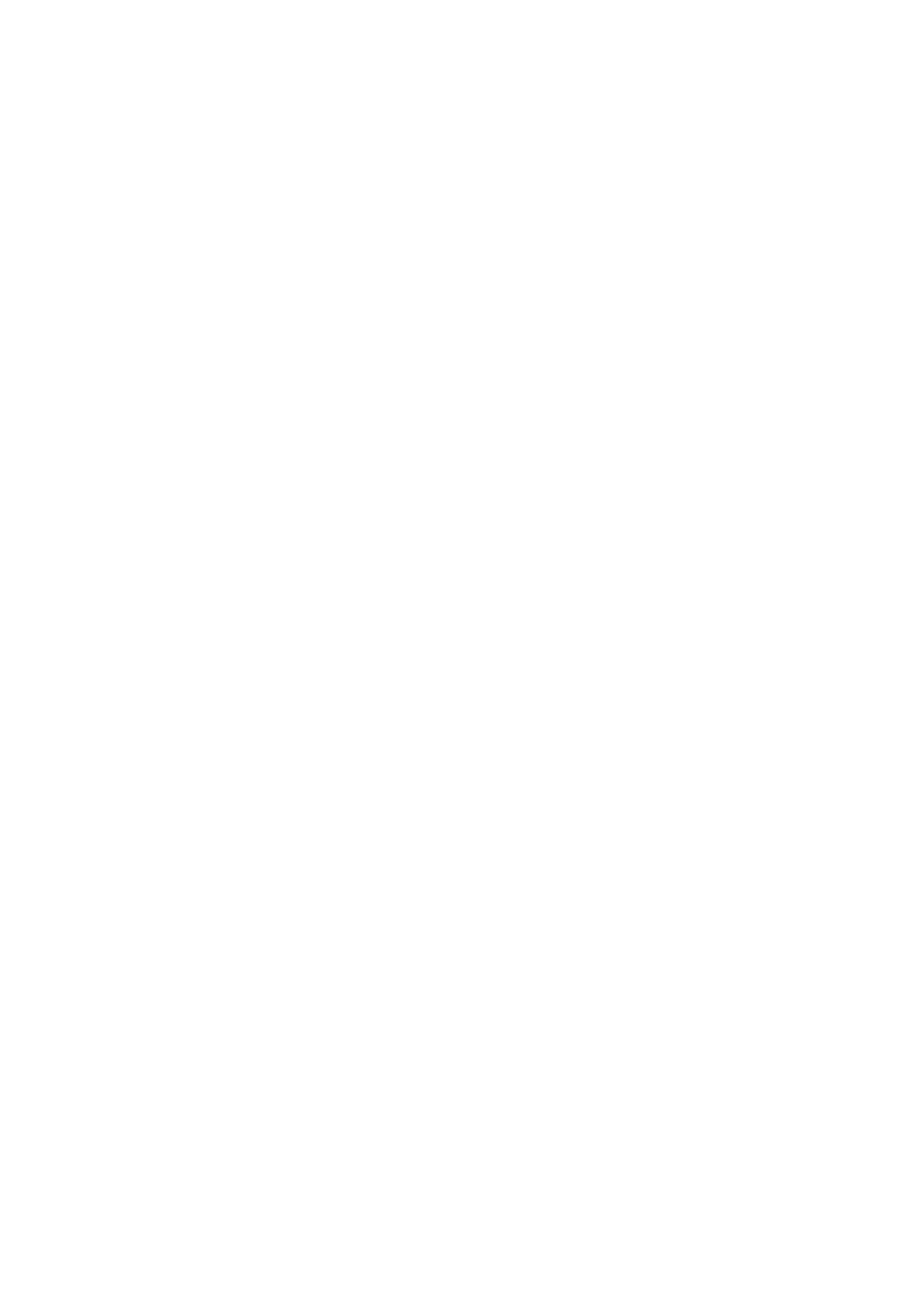*Mortality and Morbidity Transitions in Sub-Saharan Africa: Evidence from Adult Height*

## YOKO AKACHI<sup>\*</sup> and DAVID CANNING<sup>\*</sup>

#### **1. Introduction**

Over the last fifty years the world has seen enormous improvements in population health in terms of falling mortality rates. These reductions in mortality rates and gains in lifespan were occurring even in Sub-Saharan Africa until the onset of HIV/AIDS in recent decades, and they had created a large improvement in human welfare (Becker, Philipson, and Soares 2005). Historically, initial improvements in mortality in Europe and North America were associated with improved nutrition and public health measures such as the provision of clean water and sanitation (Cutler, Deaton, and Lleras-Muney 2006, McKeown 1983). These changes at the same time led to reductions in childhood morbidity and improved childhood nutrition and to increases in adult stature as children exposed to the new circumstances experienced physical development and became adults (Fogel and Costa 1997, Alter 2004, Crimmins and Finch 2006). We argue that this pattern continues to hold true today; in much of Latin America and Asia, reductions in infant mortality go hand in hand with improved nutrition, reductions in child morbidity, and rising adult height.

In Sub-Saharan Africa, however, we find a distinctively different pattern: while infant mortality has been falling, adult height has been stagnating over the last 50 years. We trace this different pattern in outcomes to two sources. Firstly, in contrast to the other developing countries where nutrition, as measured by energy (calorie) or protein intake per person, has been increasing, Sub-Saharan Africa has experienced little nutritional improvement. Secondly, while a reduction in a cohort's infant mortality rate is associated with an increase in that cohort's adult height in most regions, this linkage does not appear to occur in Sub-Saharan Africa.

Our explanation of this pattern is that the interventions that have produced reductions in the infant mortality rate in Sub-Saharan Africa have been different to those used in other regions of the world. We argue that, rather than broad-based improvements

 $\overline{a}$ 

<sup>♣</sup> Max Weber Post-Doctoral Fellow (2007-2008) European University Institute, Florence, Italy. World Health Organization, Health Metrics Network, E-mail: yoko\_akachi@post.harvard.edu.

<sup>♦</sup> Harvard School of Public Health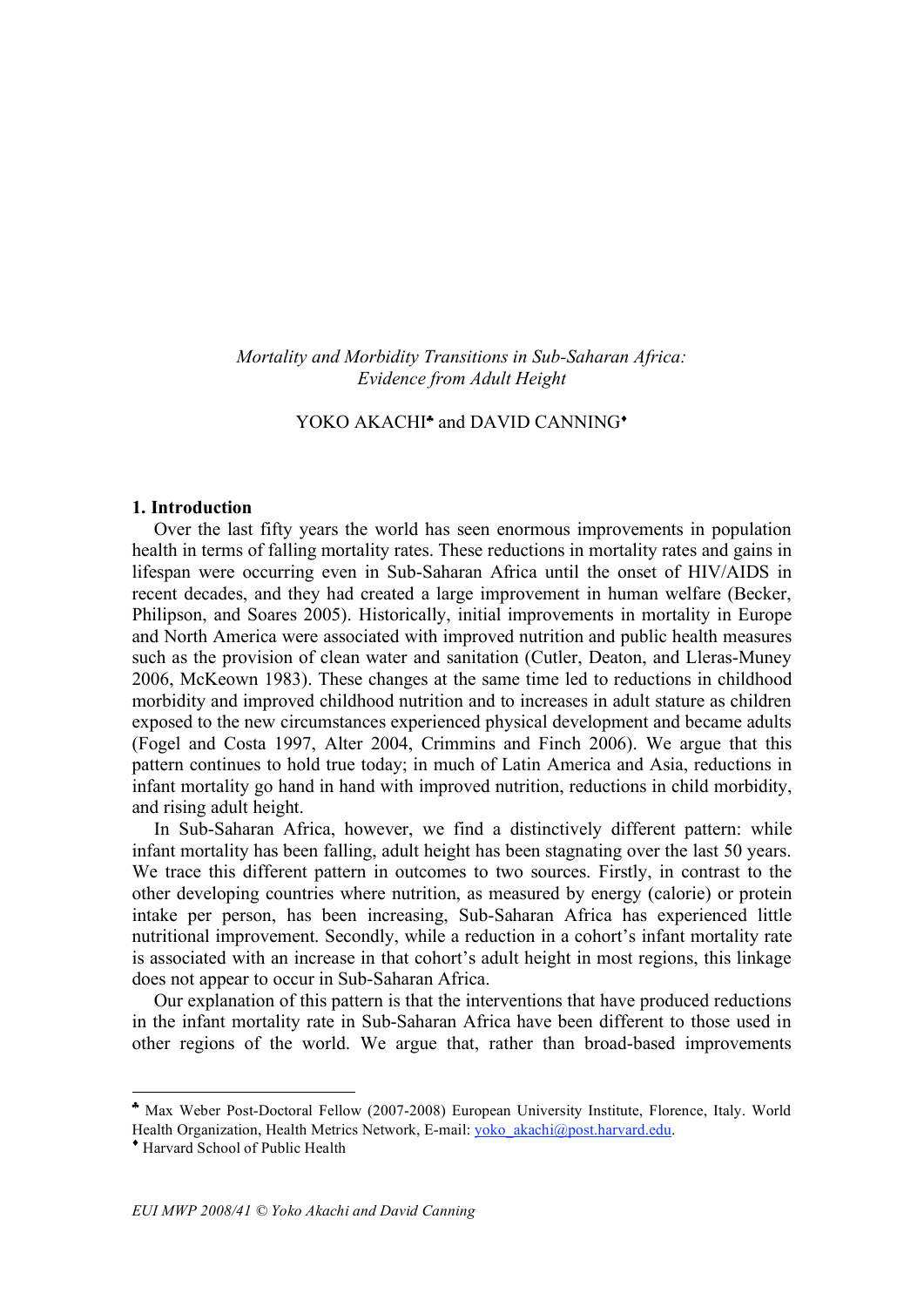in nutrition and public health measures to combat the spread of disease, mortality reduction in Sub-Saharan Africa has been through measures that directly reduce mortality with limited effect on morbidity.

This idea has appeared in the literature before. Huffman and Steel (1995) and Guerrant, Carneiro-Filho, and Dillingham (2003) argue that oral rehydration therapy and measles vaccination, in particular, can have large effects on infant mortality rates, while morbidity rates remain high and the physical development of children continues to be impaired. In a study that compared the survival rates between groups vaccinated and unvaccinated for measles in former Zaire, it was found that vaccination reduced the risk of dying during the age most susceptible to the disease, but the gain in the survival probability tended to diminish afterwards, and the two survival curves approached each other later on (Kasongo 1981). In the rural part of The Gambia with a good record of infant immunization, few children died of diseases that could have been prevented by routine immunization, but little improvement in child stunting and wasting was found (Greenwood 1987). Similarly, Pinchinat et al. (2004) find that focused public health interventions such as vaccinations and malaria prevention in Senegal may improve childhood survival, but do not necessarily improve the health status of children. These researchers attribute the persistent high child morbidity rates (despite improvements in child mortality) to acute respiratory infections, malaria, and chronic diarrhea, which are associated with malnutrition.

We wish to investigate if these findings of a lack of improvement in morbidity even in the face of declining mortality are representative of Sub-Saharan Africa at the population level. We focus our analysis on adult female height. Physical growth during childhood and adolescence, or the adult height that it ultimately leads to, is an indicator of childhood nutrition and the disease environment. Although height is largely genetically determined<sup>1</sup>, it is also significantly affected by childhood living conditions. The major proximate determinants of height are nutrition, disease environment, and work intensity (Tanner 1992, Nystroem Peck and Lundberg 1995, Steckel 1995, Brush, Harrison, and Waterlow 1997, Stephensen 1999). The main socioeconomic determinants of height include income, inequality, public health, personal hygiene, disease environment, technology, labor organization, cultural values, and food prices (Silventoinen 2003).

Population genetics studies from the medical field have looked into the relative proportions of genetic and environmental variation in body height. Most medical research on height has involved small sample sizes at individual level such as family and twin studies (Garn 1976; Langinvainio 1984; Pedersen 1984; Stunkard 1986; all in Silventoinen 2003). They focus on genetics, which relates to the unsystematic variation of body height, but there is usually less focus on how the environmental part of the variation could explain the systematic differences found in a society at the population level. Trends in cohort height have been used by economic historians (Fogel 1993, Komlos 1993, Steckel 1995) as measures of a "biological standard of living" when other indicators have not been available. It has been suggested that height can be used as an

 $1$  At the individual level, there is evidence from developed countries that as much as 80% of the variation in the height of individuals can be ascribed to genetic factors (Silventoinen 2003, Visscher 2006). Up to 20% of variation in body height is thus attributed to environmental variation in modern Western societies (Silventoinen 2000, Stunkard 1986). In poorer environments, this proportion is likely to be larger, with a lower hereditability of body height as well as larger socio-economic body height differences.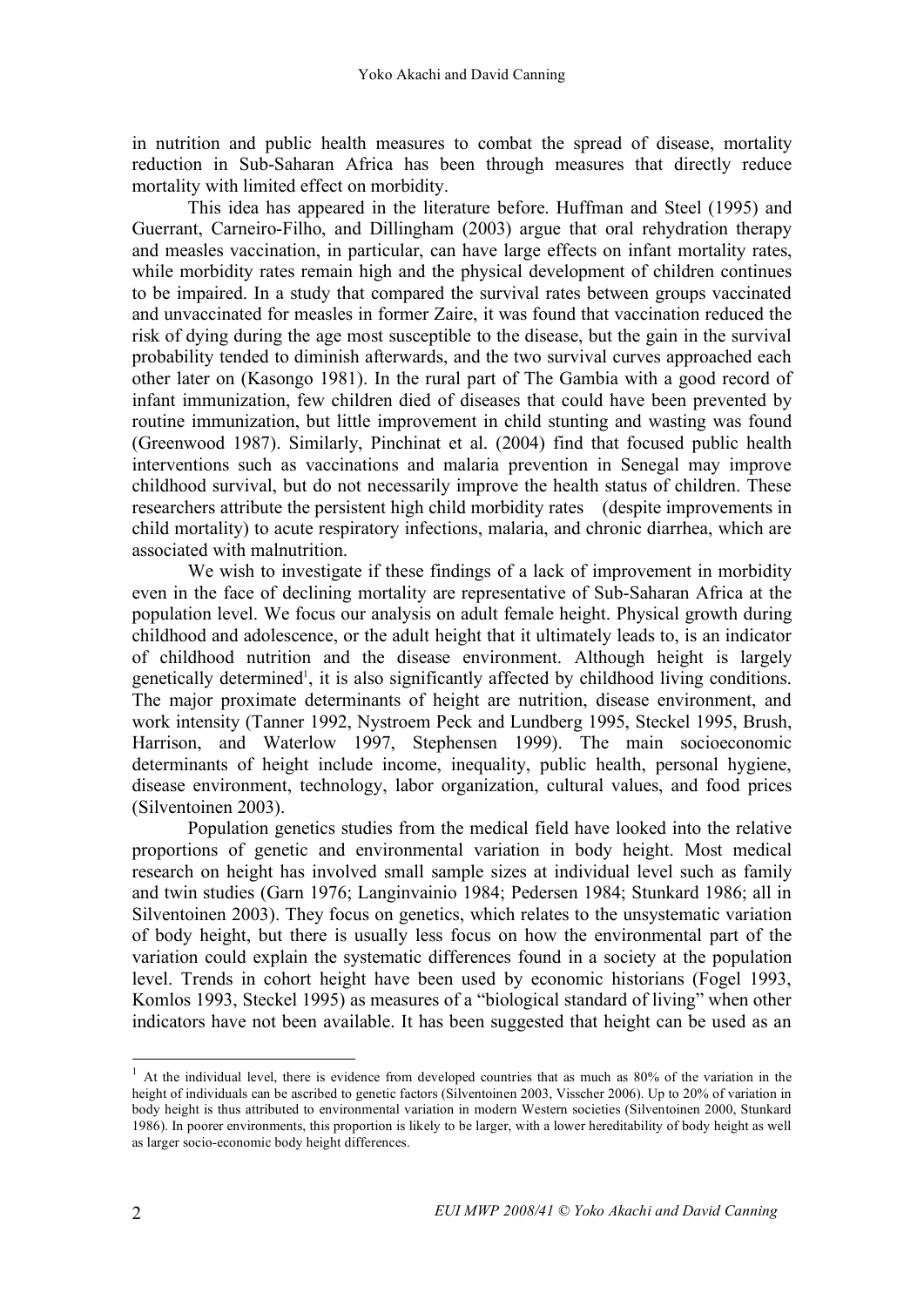indicator of health status in modern populations as well (Komlos and Lauderdale 2007). Several studies in the social sciences have investigated the link between childhood health, nutrition, and adult height at the population level. Across developing countries, greater average protein intake is associated with greater average adult height (Jamison, Leslie, and Musgrove 2003). In addition, recent data has been used to examine the determinants of adult height in Sub-Saharan Africa (Moradi 2002, Moradi 2006, Deaton 2007, Akachi and Canning 2007).

Adult height could in fact be thought of not only as an indicator of childhood health but also as a measure of "health capital." The same cohorts that experienced declining infant mortality rates in Sweden, France and England in the 19th century underwent gains in adult height as well as reductions in adult mortality rates (Crimmins and Finch 2006). A review of variations in modern adult height across European countries suggests that socio-economic differences in childhood living conditions would continue to contribute to socio-economic differences in health in adulthood (Cavelaars et al 2000). Health capital is associated with health outcomes in adulthood due to the long-term effects of early childhood illness on cognitive and physical development, and on adult health. Stunting in the first two years of life has been found to be significantly associated with poor cognitive performance in later childhood (Mendez and Adair 1999). Growth retardation in early childhood is also associated with significant functional impairment in adult life and reduced work capacity, and thus affects economic productivity. A substantial number of studies from demography, medicine, and epidemiology have found links between childhood environment and health in later life (Elo and Preston 1992, Hayward and Gorman 2004, O'Rand and Hamil Luker 2005). Indicators of childhood social and economic environment such as height (Fogel 1993) and fetal and infant nutrition (Barker 1989) have been associated with adult mortality (Kuh 2002), and there is an implication of their long-term effects on healthy longevity up to advanced ages (Yi, Gu, and Land 2007).

In microeconomic studies, the variations in adult height that are the result of childhood health and nutrition have a large impact on adult worker productivity and wages (Schultz 2002, Schultz 2005). In macroeconomic studies, until recently worldwide data on the evolution of adult heights has been lacking. Macroeconomic studies tend to use mortality measures, such as life expectancy or adult survival rates, as a measure of population health capital. This, however, presupposes a one-to-one link between health capital as determined by height and health capital as determined by mortality measures. Although Weil (2007) argues that in the long run such a link holds in many countries, our analysis suggests this link may have been broken in Sub-Saharan Africa. In the field of social sciences, especially in economic history, research has focused on country-level studies, and there are few global studies such as this paper. In the field of medicine and demography, height and its association with childhood nutrition and the health environment has rarely been analyzed at the population level.

There is controversy over the extent to which height is a good measure of health. Our research implies that adult cohort height can be used, with caution, as an independent measure of population health, supplementing other conventional health indicators such as the infant mortality rate and life expectancy. Health is multidimensional, and we may need more than mortality rates to measure its varying aspects. It may be dangerous to take improvements in infant mortality in Africa as indicative of broad-based improvements in population health.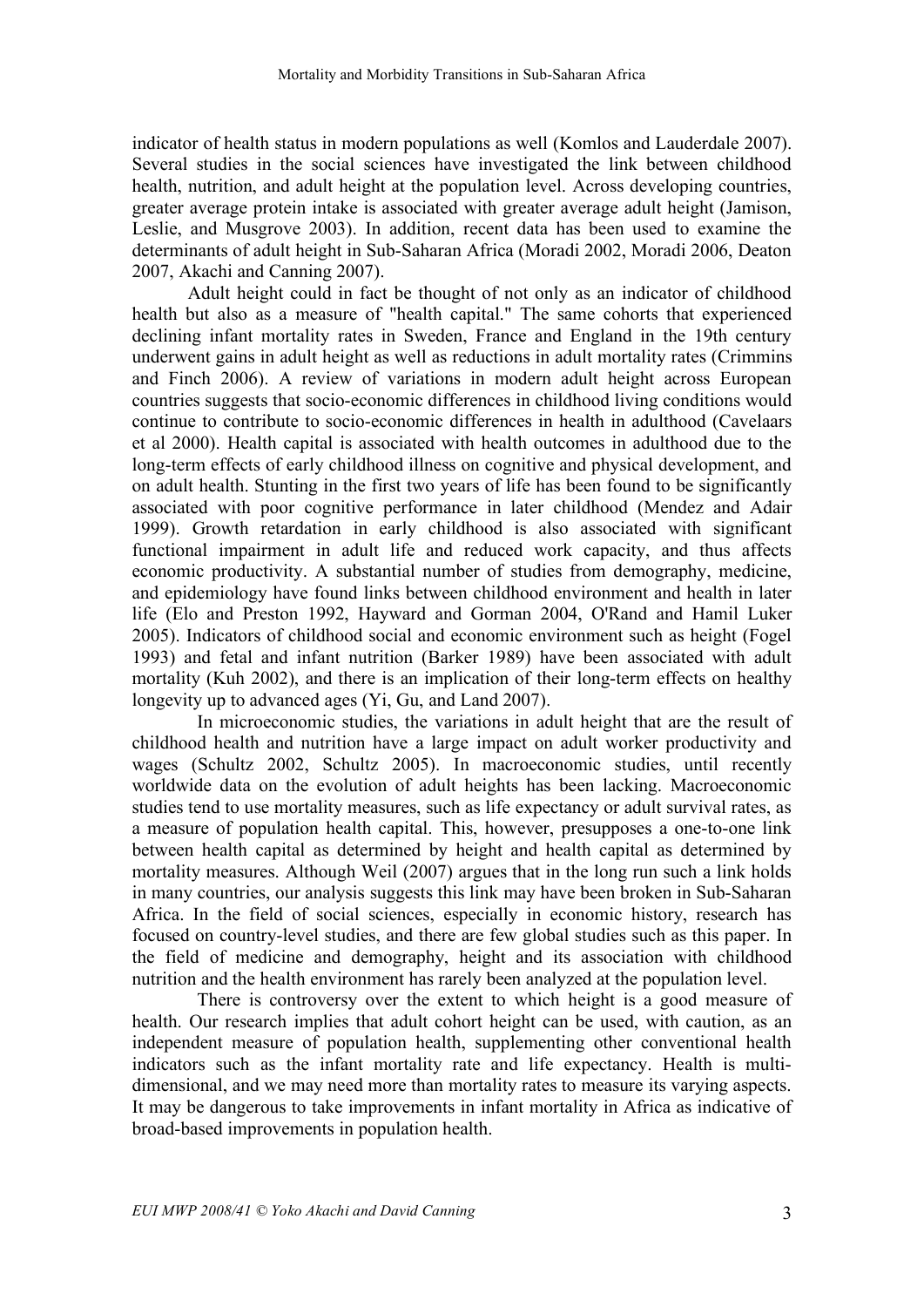## **2. Data**

### **Data Sources**

Most of the height data we use come from Demographic and Health Surveys (DHS), although we also use Family Life Surveys (FLS) for Mexico and Indonesia, and World Bank Living Standard Measurement Surveys (LSMS) for Albania. All the available Demographic and Health Surveys that include height as a variable were employed in this analysis (with the exception of Egypt - see later section). Not all countries with DHS had adult height data. Height in Demographic and Health Surveys is measured by the interviewer using a headboard. The typical Demographic and Health Survey dataset contains the heights of women from age 15 to 49. Though the probability of being sampled is usually unequal for different observations, these are nationally representative samples. We use the sampling weights provided to construct a nationally representative average height for each cohort by birth year, and we extract the height of women only from age 20 and above on the grounds that at that age physical developments have ceased.

One complication is that in earlier surveys only the height of mothers with children under 5 was measured (in later Demographic and Health Surveys the height of all women aged 15 to 49 was measured). This creates a sample selection problem since mothers are not a random sample. For example, assuming that higher socio-economic status is associated with fewer children, if height is positively linked to socioeconomic status then the average height of mothers may be lower. In our data consistency check, we examined the average height of each cohort as measured in different DHS surveys and found them to be remarkably similar, independently of whether the data were for all women or just mothers. These findings agree with those of Moradi (2006), who argues that there is little selection bias due to this issue in developing countries because the vast majority of adult women have children.

While we have large samples from FLS and LSMS, these are often not nationally representative samples and are available only for a small number of countries. The only countries for which we use the FLS are Mexico and Indonesia. The only country where we use the LSMS is Albania. In these cases the FLS and LSMS surveys are nationally representative (or close to being so). This leads to average female height data from a total of 41 countries.

# **Distribution of Height**

Table 1 shows, as examples, some descriptive statistics for the distribution of cohort height for cohorts born in 1960, 1965, 1970 and 1975 from the Bangladesh 2004, Bolivia 2003, and Ghana 2003 DHS. The standard deviation of individual height is around 6 centimeters. There is some evidence of a positive (right) skew in recent cohorts for the Bangladesh and Bolivia DHS while it is mostly negative for the Ghana DHS. Positive kurtosis (so that the peak of the distribution is higher and narrower, with fatter tails, than the normal) was observed for each cohort for all three countries' DHS. Tests of the hypothesis that the distribution is normal fail to be rejected for the three 1960 cohorts and the 1970 Ghana cohort, but it is rejected for the rest of the cohorts. Figure 1 shows the estimated distribution of heights of the cohort born in 1970 in Ghana from the 2003 DHS. The distributions are also shown for the 1975 cohort in Bolivia from the 2003 DHS (Figure 2).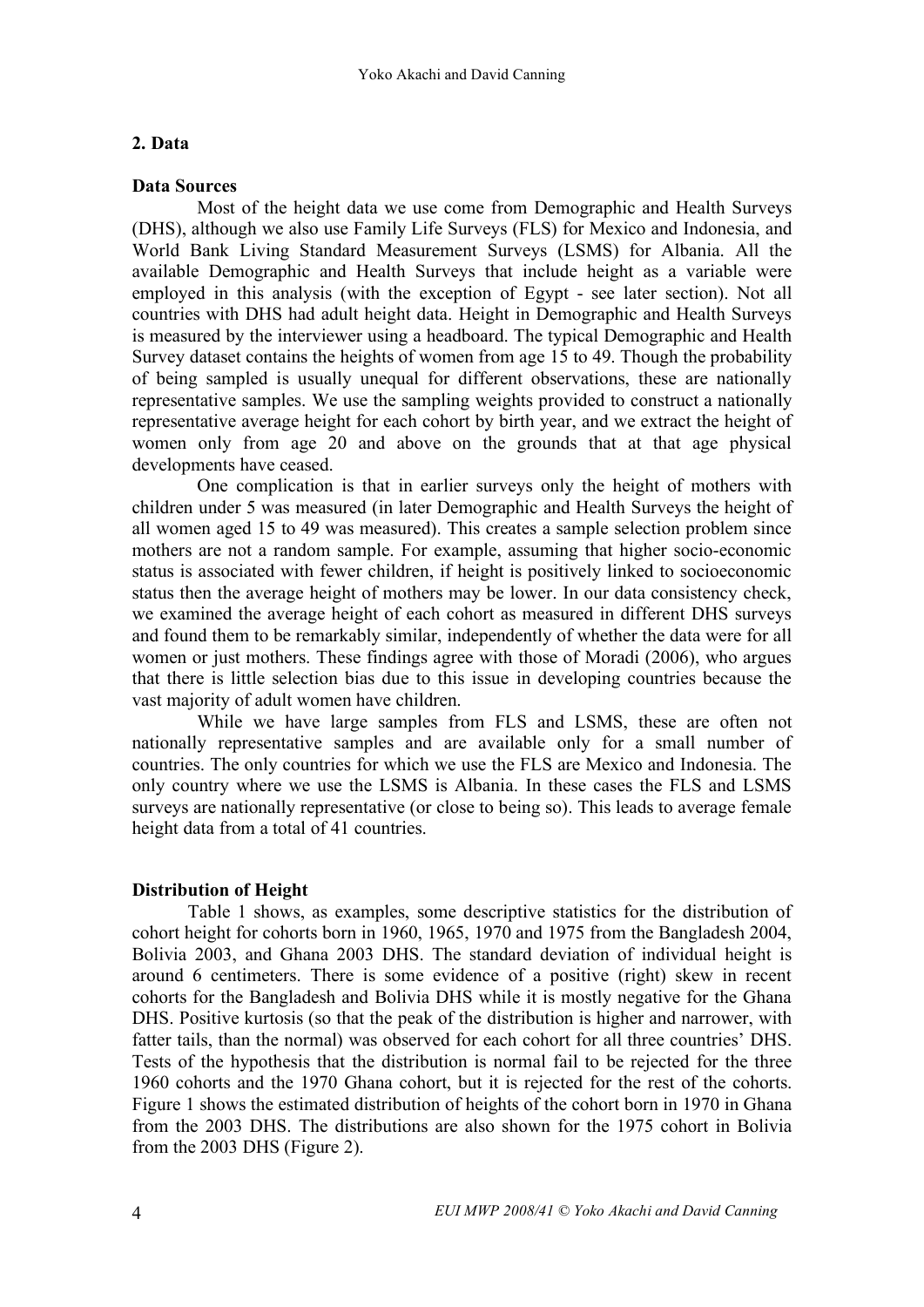The rejection of normality was common in many of our datasets. The deviation from normality could be taken as evidence of a selection effect, which could potentially be corrected by statistical methods. However, it is possible that differential health and nutrition across individuals creates a non-normal distribution and that a selection "correction" would bias the results (e.g. see Jacobs, Katzur, and Tassenaar 2004).

#### **Comparing Data Sources and Averaging**

We construct the average height for each cohort by year of birth from each survey. For each country with multiple DHS surveys, cohort heights by birth years were graphed to check for consistency when the same cohort is included in different surveys. An example for the three DHS surveys of Ghana is shown in Figure 3, and for Bolivia in Figure 4. In most cases the results for different surveys were very similar. The only country in which we found considerable variation was Egypt. Egypt has three DHS surveys, one of which, the 2003 survey, consistently and considerably differs from the other two in 1995 and 2000 (Figure 5). Therefore the surveys from Egypt were discarded.

In order to construct figures for average cohort height, we average over available DHS surveys for each country when multiples of them are available (the same was done for the two FLS Indonesia surveys). This gives larger sample sizes except at the beginning and end of the series, where often only data from one survey is available. The newer DHS survey with a larger sample size has less volatility compared to the earlier ones. A larger sample size reduces the measurement error in the cohort average and results in noticeably lower volatility in average height.

In principle, different DHS surveys should give comparable results for the same cohort (same birth year) in a country, since the samples are nationally representative, however, the survey design is based on clustered random sampling, and sampling variation depends on the number of clusters as well as the number of observations. We find that while surveys usually agree quite well there is substantial measurement error in our estimate of average cohort height due to sampling. The number of observations for each cohort from a survey is used for weighting when taking the averages for a particular cohort across different surveys. <sup>2</sup> For each country the number of cohorts varies according to that country's DHS sample size, but there is a maximum of 30 as we are calculating the height of women between the ages of 20 and 50.<sup>3</sup>

#### **Health and Nutrition Data**

We compare heights with indicators for health and nutrition. Data on the percentage of children who are stunted also come from Demographic and Health Surveys. We use the infant mortality rate from the World Bank's World Development Indicators (2005), with data going back to 1960, as a health measure, interpolating over gaps of one to two years to derive an annual time series.

For nutrition, we use the daily average consumption of calories and protein from the World Food Organization (2006) FAOSTAT database, with data going back to 1961.

<sup>&</sup>lt;sup>2</sup> For example, for country A, there are two DHS surveys. For the cohort born in 1975, one survey estimates the average cohort height from 320 women while the other estimates it from 250 women. We use these numbers of observations as weights to estimate the final average cohort height for the birth year <sup>1975</sup> in country A. <sup>3</sup> For example, <sup>a</sup> country with just one DHS conducted with <sup>a</sup> small sample may only have about <sup>20</sup> cohorts, while

countries with multiple surveys over time may provide 30 cohorts.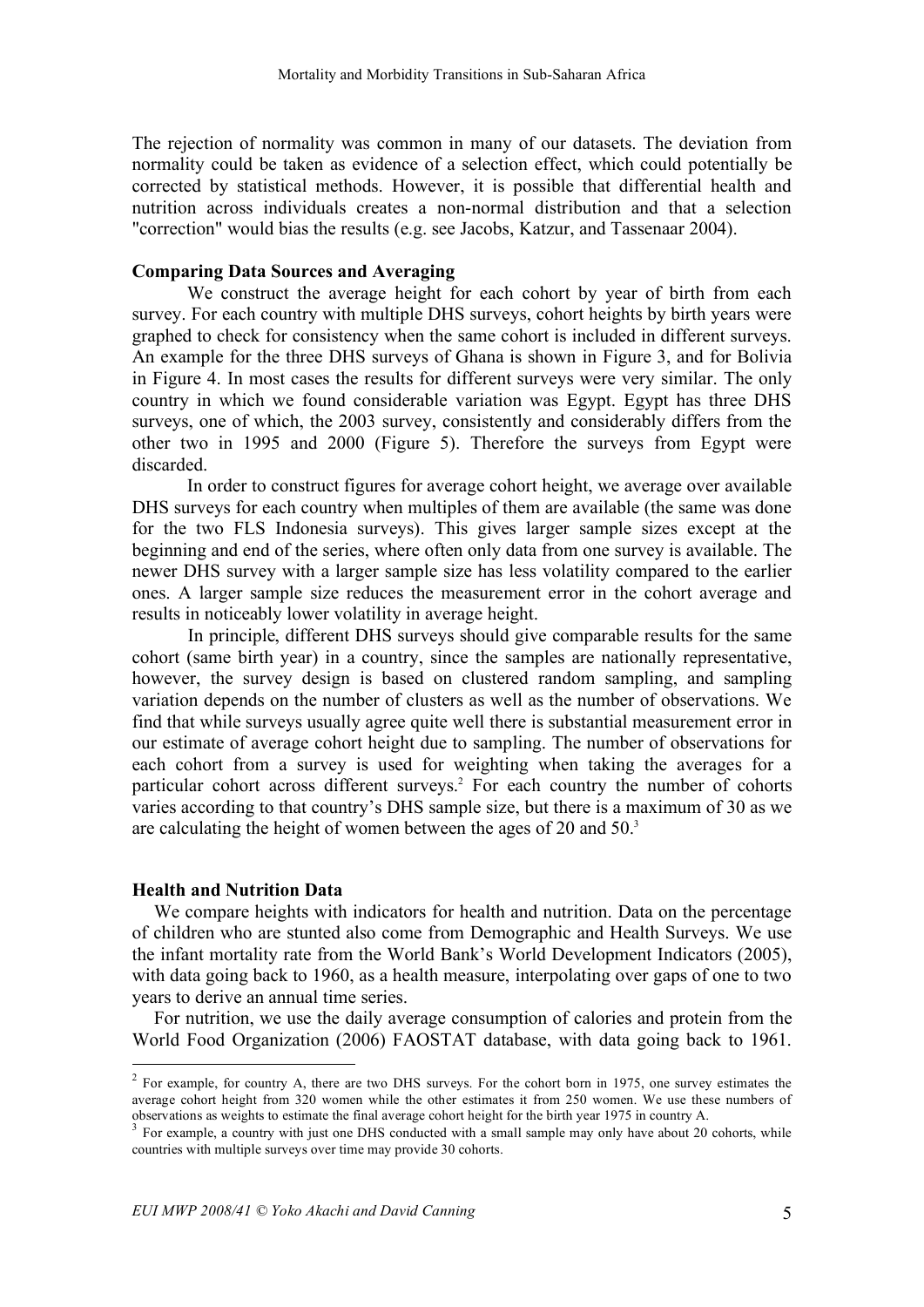The Food and Agriculture Organization (FAO) food balance sheets calculate the consumption of each foodstuff. Consumption of foodstuffs is calculated from two sources: national food supplies given by production plus imports minus exports and wastage, and data on food consumption from household surveys. Jacobs and Sumner (2002), discuss the construction of the food balance sheets, problems in constructing the data, and their appropriate use. Calories and Protein consumed per capita are calculated from the national consumption of each foodstuff using nutritional tables of calorie and protein content, and dividing by the population. The nutritional data from the FAO is suitable for our analysis as the FAO suggests that the data may be used to: a) observe a country's food supply and its trends, b) compare food supply to nutritional requirements for healthy diets, c) estimate supply/shortage measures, d) evaluate food and nutrition policies, e) measure the degree of chronic under-nutrition, e) examine changes in diet patterns, and f) investigate relationships between food supplies, famine, and malnutrition, among other objectives. The FAO cautions that the estimates for national food or nutrient availability do not take into account the distribution of food or nutrient supply between regions within a country, or among other groups or households. The methodology has recently been revised to use the latest estimation techniques and the new database was uploaded to the FAO website early in 2007. We however used the food balance sheets available from the archives to construct our cross-country panel of nutrition data. This data provided the daily average consumption of calories and protein for each country from 1961 to 2002.

The actual data analysis conducted in this paper is at aggregate country-level despite drawing on DHS data. Direct individual-level DHS analysis will be carried out in future research.

### **3. Results**

We begin by investigating the link between physical development, infant mortality, and nutrition, looking at how these change over time in developing countries. Table 2 shows the time trends for infant mortality rates, and protein and calorie intake for countries in Sub-Saharan Africa, from 1961 to 1985, matched with the trends in adult height for cohorts born during that period. In every country in the region except Rwanda, we see statistically significant declines in the infant mortality rate. In terms of protein and calorie intake, the picture in Sub-Saharan Africa is much more mixed: as many countries have seen declines in nutritional intake as have seen increases. Finally, adult heights have risen significantly in only two countries, Kenya and Senegal, whereas three countries, Chad, Ethiopia and Rwanda, have seen heights decrease.

We can compare these trends with those in developing countries outside Sub-Saharan Africa over the same time period, as shown in Table 3. Infant mortality rates fell significantly in every country outside Sub-Saharan Africa. Nutrition in the form of either calorie or protein intake increased significantly in every country except Bangladesh, Nicaragua, and Peru. Adult height also increased significantly in every country except Bangladesh, where it stagnated.

These national trends are summarized in Table 4, where we report regional time trends that represent the average annual change in the variable in the region (averaged over the country averages). In terms of infant mortality, we find very similar rates of decline in Sub-Saharan Africa and developing countries in other regions: a decrease of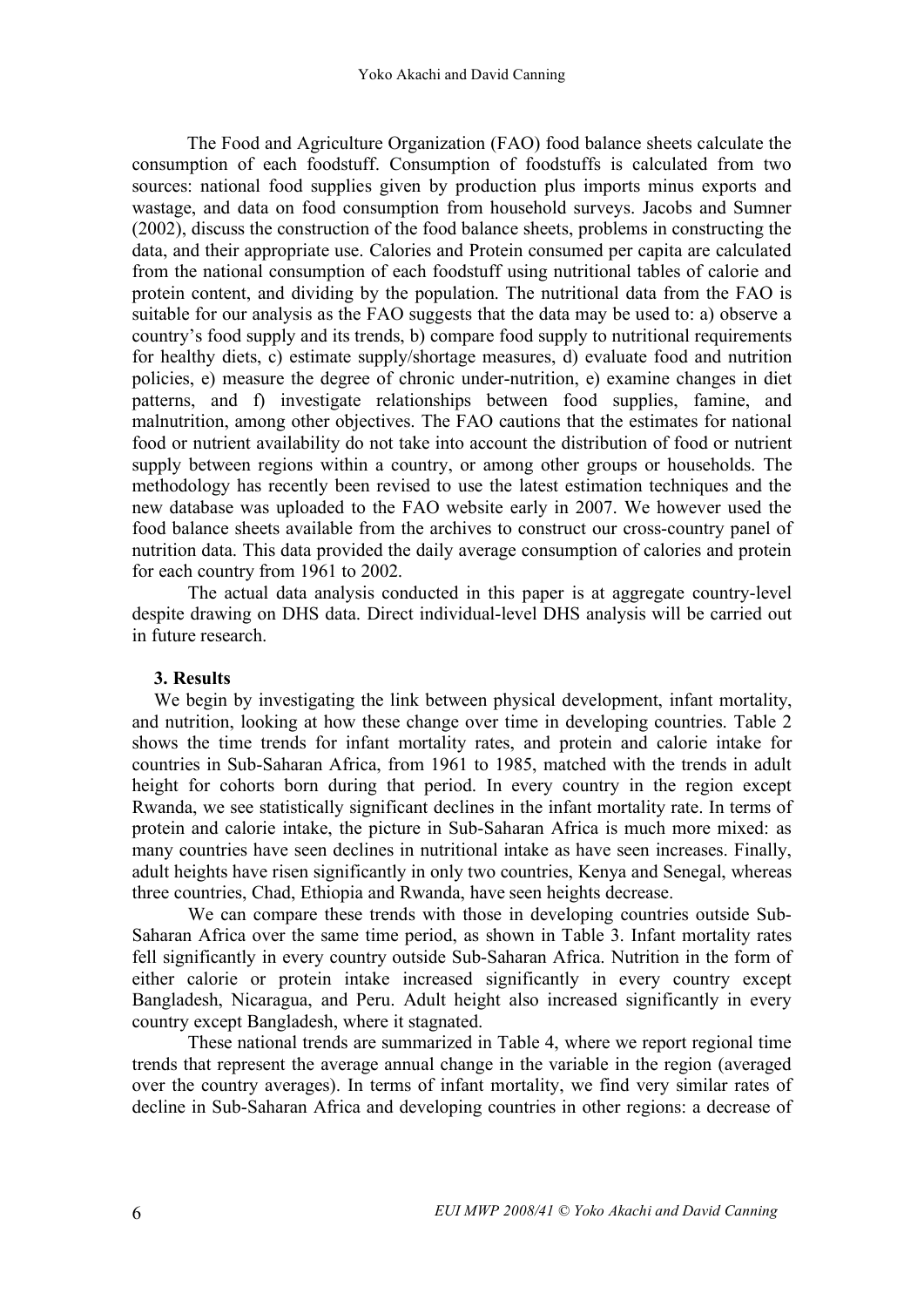about 2.1 versus 2.4 infant deaths per thousand live births each year. <sup>4</sup> On the other hand, while both protein and calorie consumption have been increasing significantly elsewhere, within Sub-Saharan Africa protein and calorie consumption remained virtually unchanged over the whole period. The trends in height are also quite distinct. In Sub-Saharan Africa, height overall has been decreasing: the cohort born in 1985 is about 0.5 centimeters shorter than the one born in 1961. In contrast, in the rest of the developing world the height of adult women has risen by approximately 1.6 centimeters on average during the same twenty-four year period.

The mortality rate, especially that of infants and children, has been one of the most commonly used indictors of population health, as can be seen in the Millennium Development Goals. Also in the field of social science, mortality rates and life expectancy (which are estimated from mortality rates) are commonly used as indicator of population health (e.g. Preston 1975, Pritchett and Summers 1996, Bloom and Canning 2000). Weil (2007) argues that in a simplified macroeconomic model we can think of health as a single, uni-dimensional, concept and that in the long run both population height and mortality rates respond to a single impulse. In this case, height and mortality rates should tell the same story about the underlying health of the population, with a stable relationship between the two. Our data suggests that this is not true for Sub-Saharan Africa, since average adult height is declining while infant mortality rates are falling. We think both adult height and infant mortality rates respond to nutritional intakes and the underlying disease burden when young, meaning that they will be linked. This allows us to study two possible reasons why adult heights have not increased in Sub-Saharan Africa. The first possibility is that it is due to the lack of growth in nutritional intake. The second is that the relationship between the disease burden, mortality, and adult height is different in Sub-Saharan Africa to in other regions of the world.

Many studies take anthropometric measures as indicators of nutritional status, however, it is both nutrition and diseases in childhood that are usually regarded as the main factors affecting body height, in addition to the genetic component (Silventoinen 2003). We prefer to measure nutritional intake more directly in terms of protein and calorie consumption. We assume that adult height depends on nutrition intake when young and the morbidity experienced in childhood due to the disease environment. 5 More formally, let us suppose that average height, *h* , in country i of the cohort born at time t depends on the nutrition level,  $n$ , and the disease burden,  $d$ , when the cohort is young according to the equation

$$
h_{ii} = f_i + \alpha n_{ii} + \beta d_{ii} + \varepsilon_{ii}, \qquad (1)
$$

where  $f_i$  represents a country-specific fixed effect and  $\varepsilon_{it}$  is an error term.

Infant mortality rates depend on nutrition as well as the disease environment (UNICEF 2008, Bryce 2006, Black, 2003, Baten 2000). Formally, we assume that the infant mortality rate varies with nutrition and the disease burden according to

<sup>&</sup>lt;sup>4</sup> This estimate is based on 1961-1985. Using the same dataset, Adetunji and Bos (2006) find that in Sub-Saharan Africa as a whole, infant mortality rates declined from 149 per 1,000 live births in the 1960s to about 101 in 2005, an annual change of 1.2, about half our estimate. The difference in the estimates is likely due to the HIV/AIDS epidemic that has affected the region since the 1990's, during which the decline in infant mortality stagnated.

<sup>&</sup>lt;sup>5</sup> The net nutrition approach would also include the effect of labor and other physical activity in childhood that consumes energy and reduces the remaining energy balance available for physical growth.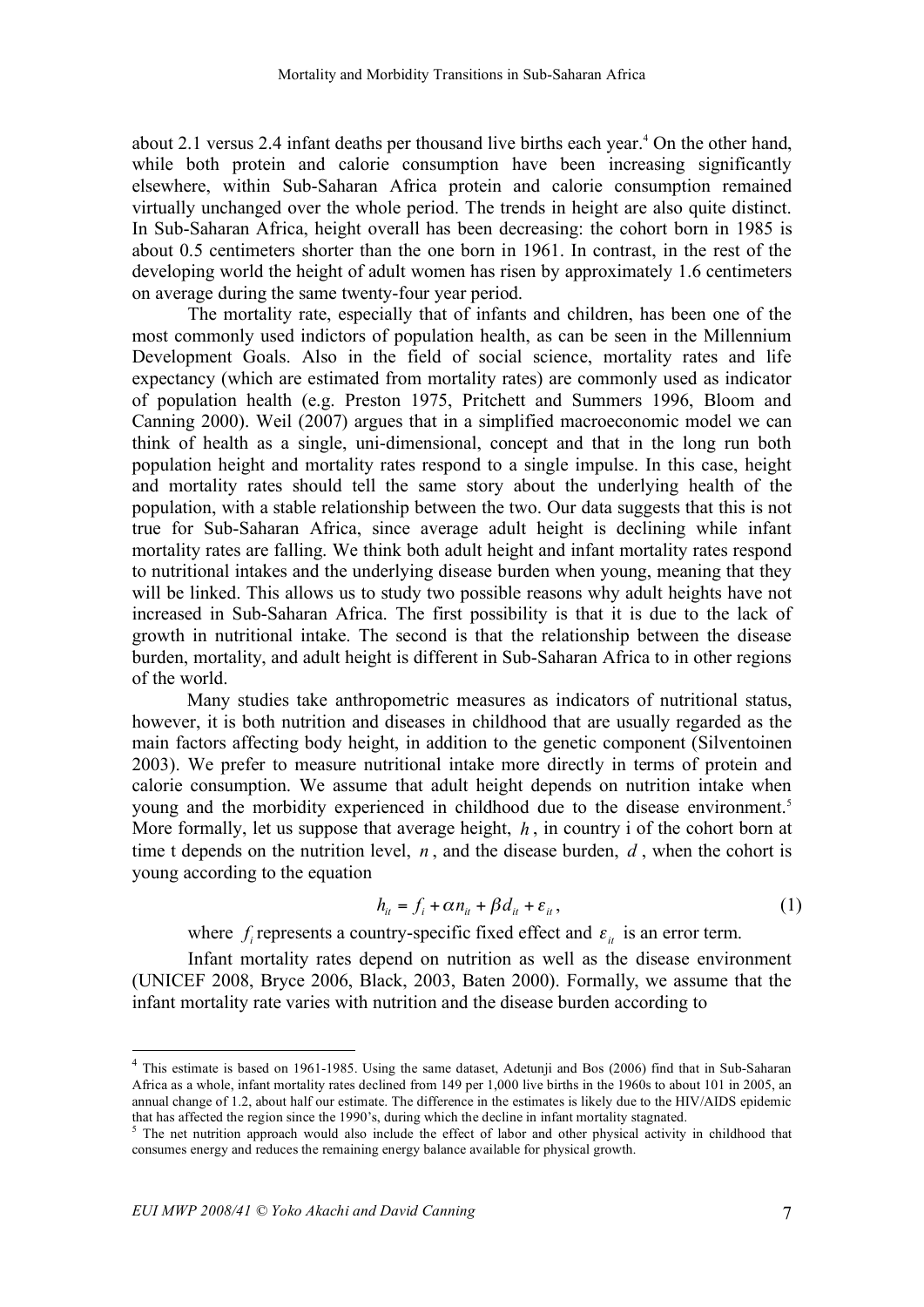$$
m_{it} = \sigma_t + \delta n_{it} + \gamma d_{it}, \qquad (2)
$$

where the time dummy  $\sigma_t$  reflects worldwide technological progress that may improve mortality outcomes, even with the same level of nutrition and disease environment.

The disease burden is not observed in our dataset. However, combining these two equations we can derive a relationship between adult height, nutrition and infant mortality when young.

$$
h_{it} = f_i - \frac{\beta}{\gamma} \sigma_t + (\alpha - \frac{\delta}{\gamma}) n_{it} + \frac{\beta}{\gamma} m_{it} + \varepsilon_{it}
$$
 (3)

This is the relationship we estimate. Note that technical progress in medicine that reduces infant mortality at a given level of nutrition and disease burden will show up as a downward time trend in height (controlling for nutrition and infant mortality).

To investigate this relationship, we run a regression showing how cohort adult height varies with infant mortality rates and average nutritional intake when the cohort was young. We do not assume a causal link running from infant mortality rates to adult height. Rather, as the equations above make clear, both should move together because they both reflect underlying changes in nutrition and the disease burden.

In our regression we include country-specific fixed effects. If we simply consider average height across countries, there is little evidence that better fed and healthier populations are taller. Indeed the opposite is true; Africa has the least healthy and most malnourished population, but it has the tallest adults (Deaton 2007). However, Akachi and Canning (2007) show that, when controlling for country-specific fixed effects, a higher level of nutritional intake and a lower infant mortality rate go hand in hand with a cohort having greater height. The country fixed effect may reflect genetic or environmental sources of variation in height across countries (Ruff 2002). At this point, there is little we can infer from the fixed effects and what they may mean. In principle, they represent country-specific, time-invariant, omitted variables that affect height. They may reflect genetic differences between the populations, but genetic effects alone are unlikely to be the sole cause of these significant fixed effects. There is also the omitted variable problem; the country fixed effects could capture forces such as inequality in nutrition, which are omitted from the model. It is also possible that a systematic measurement error in one of our variables creates country-specific shifts in the relationship, which are corrected by the fixed effects.

We also include a worldwide time trend to allow for technical progress that might change the relationship between the disease environment and infant mortality (for example, the development and use of oral rehydration therapy (da Cunha Ferreira and Cash 1990)). We estimate using weighted least squares, weighting each observation by the number of observations that go into our calculation of the average cohort height for that birth year, since larger samples give more accurate measures of the cohort's average height.

The regression result of the full model is shown in Table 5. This estimates a model where the infant mortality rate, and calorie and protein consumption when young determine adult height. We include these influences at birth and ages 5, 10 and 15, since exposures at different times during the process of physical growth can affect final height. The effects are estimated separately for Sub-Saharan Africa and the other developing countries. Table 6 reports a test of the joint hypothesis that infant mortality at any age during childhood has no effect on adult height (all coefficients on infant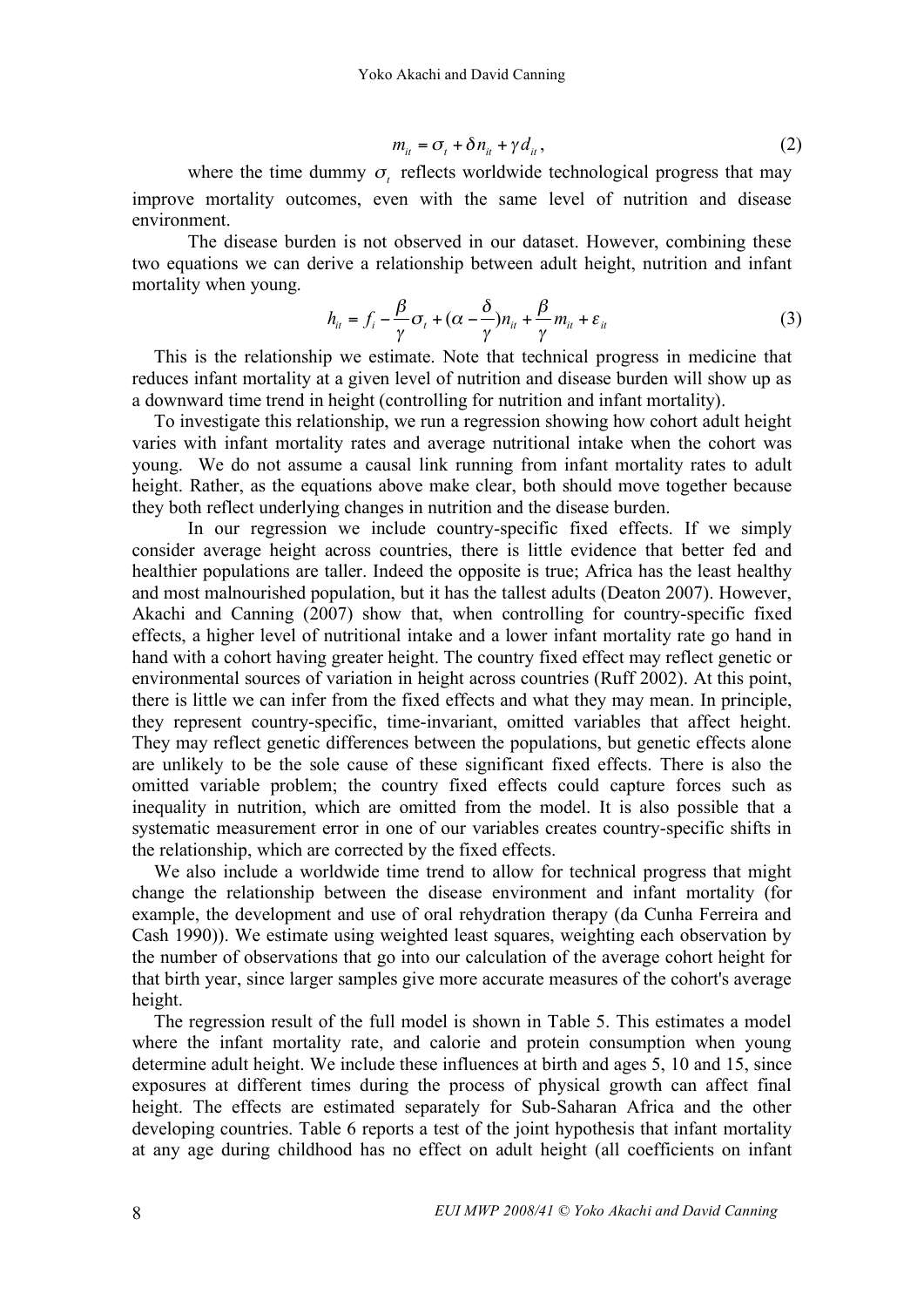mortality in the regression are zero). We reject the null of no effect. A test that protein consumption does not matter is likewise rejected. However, we fail to reject the hypothesis that calorie consumption has no effect (that is, that all coefficients on calorie variables are zero). We therefore remove the calorie variables from the regression.

There has been some discussion on whether it is the protein or the calorie intake that matters more to physical growth. The literature review by Martorell (1976) concluded that protein-calorie supplementation is causally related to growth, and that the relative contribution of calories and proteins to the association depends upon which nutrient is limiting in the current diet. In other words, if protein intake is limiting, proteins and not calories are apparently beneficial for growth rates, and in contrast if calories are limiting, they alone seem to improve growth rates. On the other hand, the conclusion Hegsted (1971) draws from his review of the literature puts more weight on the calorie intake, saying that calorie needs eventually dominate all other needs and that the addition of protein to the diet is not useful in overcoming caloric deficits except as an expensive source of calories.

However, protein is often considered as the most important single nutrient affecting growth, and many experimental studies have covered its effect (Zerfas 1986, Allen 1994). In developing countries, protein deficiency is regarded as the main contributor to the stunting of growth in infants (Martorell  $&$  Habicht 1986). The impact of a high-protein diet on catch-up growth after recovery from shigellosis was evaluated in malnourished children by Kabir (1998), and the study found that it enhanced linear growth during the 6 months follow-up period.

The regression was then re-estimated without the calorie variables. Table 7 reports the results of tests for the age at which influences on adult height occur. We reject both the hypotheses that the environment at birth and the environment at age five have no effect. However, we cannot reject the hypotheses that factors measured at age ten and fifteen have no effect. Since these tests suggest that calorie consumption, and variables measured after age 5, do not have a significant effect on adult height, we remove them from our analysis.

Table 8 reports a regression on the relationship between average cohort height, the infant mortality rate, and average protein intake in the country in the year of the cohort's birth and at age five. In Sub-Saharan Africa, we find that lower infant mortality is associated with increased adult height; however, the individual coefficients on infant mortality at birth and age five are not statistically significant. Outside Sub-Saharan Africa, we find a much stronger link between low infant mortality rates at birth and adult height, both in terms of the size of the coefficients and their statistical significance. In both areas, we find average protein intake in childhood to be significantly associated with height in adulthood. In Sub-Saharan Africa, protein intake at birth seems most relevant, whereas in the rest of the developing world, protein intake at age five appears to be more important.

We find a significantly negative worldwide time trend. This negative time trend effect may reflect a changing relationship between health as measured by mortality rates and stature. This suggests the need for more detailed measures of health than mortality rates, in particular measures that reflect the disease environment and morbidity, to understand the evolution of height. However, the interpretation of the time trend remains an open question.

In Table 9 we report the sum of the estimated effects of each variable reported in Table 8, adding the effects at birth and at age five. This shows how much we would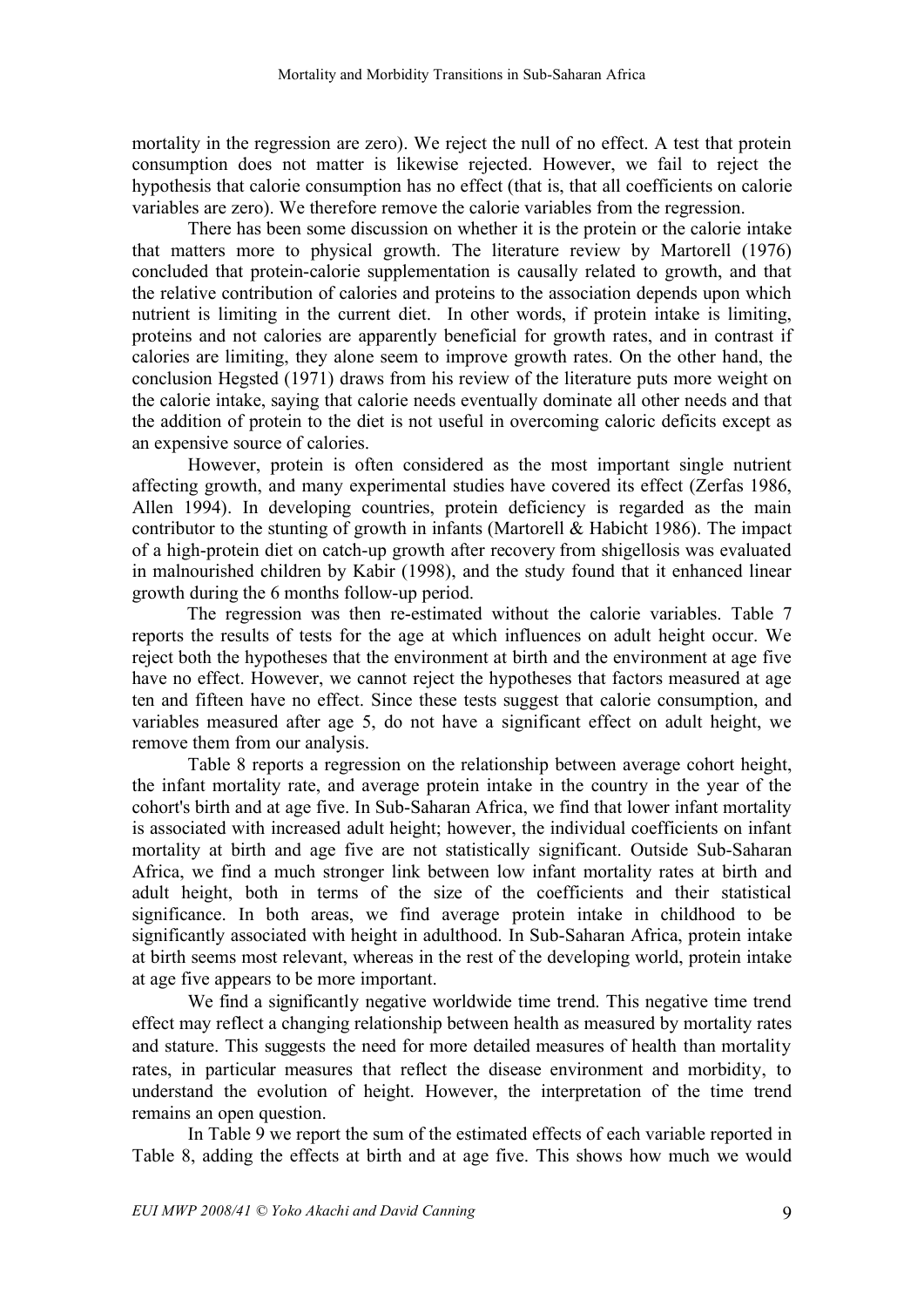expect adult height to increase if protein consumption rose both at birth and at age five by the same amount. For protein intake, the cumulative effects are roughly similar in Sub-Saharan Africa and the rest of the developing world; the difference is not statistically significant. We estimate that an additional 100 grams of protein consumption per day per person throughout childhood is associated with an increase in height of approximately 2.6 centimeters in Sub-Saharan Africa and an increase of approximately 1.9 centimeters in the rest of the developing world.

The relationship between infant mortality decline and adult height in Sub-Saharan Africa appears to be different from that found in the rest of the developing world. A reduction in the infant mortality rate by 100 per thousand births is associated with an increase in adult height of approximately 1.5 centimeters in Sub-Saharan Africa but approximately 5 centimeters in other developing countries. This difference is statistically significant. The finding that the coefficient on infant mortality,  $\beta/\gamma$  in equation (3), is different in Sub-Saharan Africa and other developing countries means that either  $\beta$ , the effect of the disease environment on adult height, or  $\gamma$ , the effect of the disease environment on the infant mortality rate, differs across regions.

As Table 5 (and perhaps Table 8) estimates a model with considerable multicollinearity (with many coefficients non-significant), we run the same model but with just the health and nutrition variables at birth with no lagged variables. The results, shown in Table 10, are similar to those in Table 8. In addition, we conduct a test of coefficients with the null hypothesis that the effect for Sub-Saharan Africa does not differ from the effect for countries in other non-SSA countries. As expected, the tests for infant mortality rate and protein both reject the hypothesis that the effects for SSA countries do not differ from non-SSA countries. The test for calories marginally fails to be rejected (p-value=0.056).

These results suggest that the stagnation in adult height in Sub-Saharan Africa has two causes. The first is that while protein intake in childhood is significantly related to gains in adult height, there was little or no improvement in average food consumption in Africa between 1960 and 1985. The second is that in other regions of the world, reductions in infant mortality reflect a falling disease burden and are associated with lower childhood morbidity, the improved physical development of children, and greater stature in adulthood. In Sub-Saharan Africa, there have been large improvements in infant mortality rates, but these have translated into only small improvements in adult height. Therefore, reductions in infant mortality in Sub-Saharan Africa do not seem to have been strongly associated with a falling burden of disease and lower childhood morbidity. As close links have been found between adult height and adult survival rates (Crimmins and Finch 2006), this suggests that a different pattern of health improvements, focused on mortality rather than morbidity is emerging in Africa.

### **Recent Trends**

Data on adult height are only available for cohorts born before 1985. For cohorts born after 1985, we do not yet know what their adult height will be, but can observe their early physical development. Table 12 shows changes in the percentage of children under five who are stunted (low height for age) as well as the time trends in infant mortality rates, calorie intake and protein consumption during the period 1985 – 2002. We find that the prevalence of childhood stunting is continuing unabated in Sub-Saharan Africa, while it is falling significantly in the rest of the developing world. This suggests that the stagnation in adult height in Sub-Saharan Africa will continue. The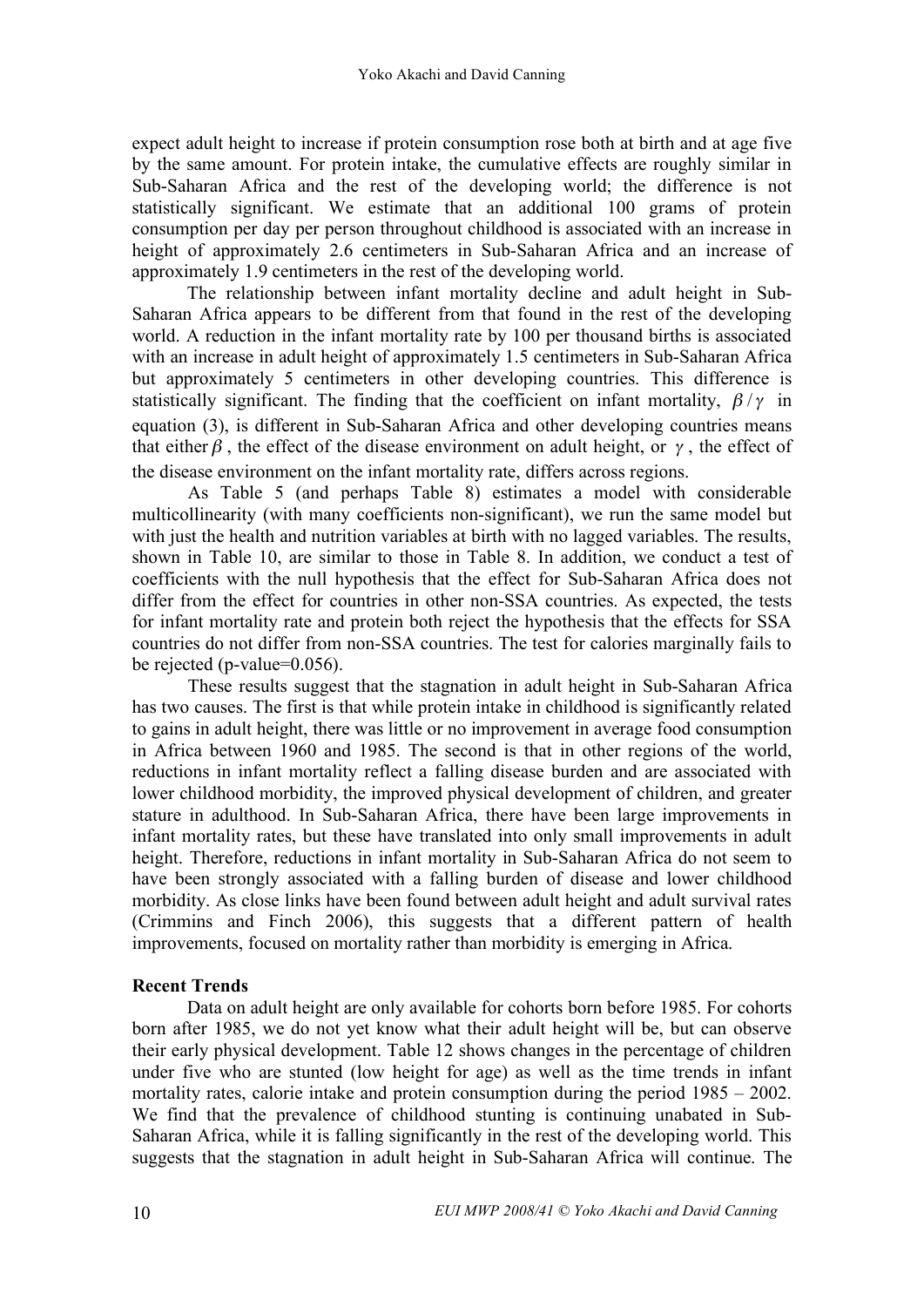rate of decline in infant mortality rates, while remaining rapid in the rest of the developing world, has slowed in sub-Saharan Africa, reflecting HIV/AIDS mortality among children. The only bright spot is the significant increase in average calorie consumption in Africa, although this does not seem to be paralleled by any rise in protein intake. Pelletier and Frongillo (2003) find that, whereas around the world reductions in infant mortality rates tend to go hand in hand with reductions in the percentage of stunted children, in Sub-Saharan Africa this link breaks down: reductions in infant mortality do not lead to a lower percentage of stunted children. Harttgen and Misselhorn (2006) find a different relationship between infant mortality rates and children's physical development in Asia and Africa. Their results are consistent with our finding for adult heights.

#### **4. Conclusion**

In most of the developing world, and in the historical record of developed countries, there has been a steady picture of advances in infant mortality rates, improvements in nutrition, and increases in adult height, with all of these developments proceeding together. In Sub-Saharan Africa, however, we are seeing a very different pattern unfold. While there have been large reductions in infant mortality, nutrition intake and adult stature have not improved.

The health transition in terms of mortality-morbidity taking place in Sub-Saharan Africa appears to be driven by medical interventions that reduce mortality, rather than by nutrition improvements and broad based reductions in exposure to infectious diseases that would reduce morbidity. This has several implications. It reinforces the view that population health is multidimensional. Movements in mortality measures, such as infant mortality rates and life expectancy, may give a limited picture of how broader population health is changing. It appears that adult cohort height can be used, with caution, as an independent measure of population health in addition to other conventional health indicators such as infant mortality rate. Health is multi-dimensional, and each indicator of health could be measuring varying aspects of health.

This has implications for studies of the effect of health on worker productivity. In macroeconomic studies of the effect of health on economic growth (Bloom, Canning, and Sevilla 2004) life expectancy or adult mortality rates are often used as measures of population health, assuming that these measures are closely linked to adult height (Shastry and Weil 2003) as used in microeconomic studies (Schultz 2002). This assumption may be unwarranted. This also questions the convention of focusing on the use of mortality rate as an indicator of population health in international efforts, notably in the Millennium Development Goals (MDG), where the focal point has been on reducing the mortality rate and where nutrition has been seen as the "forgotten" MDG.<sup>6</sup>

Finally, the continuing child morbidity and lack of physical development may be highly significant for the future of the aging population in Africa. While the African population is aging (National Research Council 2006), there is strong evidence that the health of adults and the elderly is affected by their childhood health and nutritional status (Fogel and Costa 1997, Catalano and Bruckner 2006, Brush, Harrison, and Waterlow 1997, Blackwell, Hayward, and Crimmins 2001, Yi, Gu, and Land 2007). This suggests that the lack of nutrition and high levels of morbidity among children in

 $\frac{1}{6}$  $6$ World Bank, 2008:

http://web.worldbank.org/WBSITE/EXTERNAL/NEWS/0,,contentMDK:21627646~pagePK:34370~piPK:34424~theSitePK:4607,0 0.html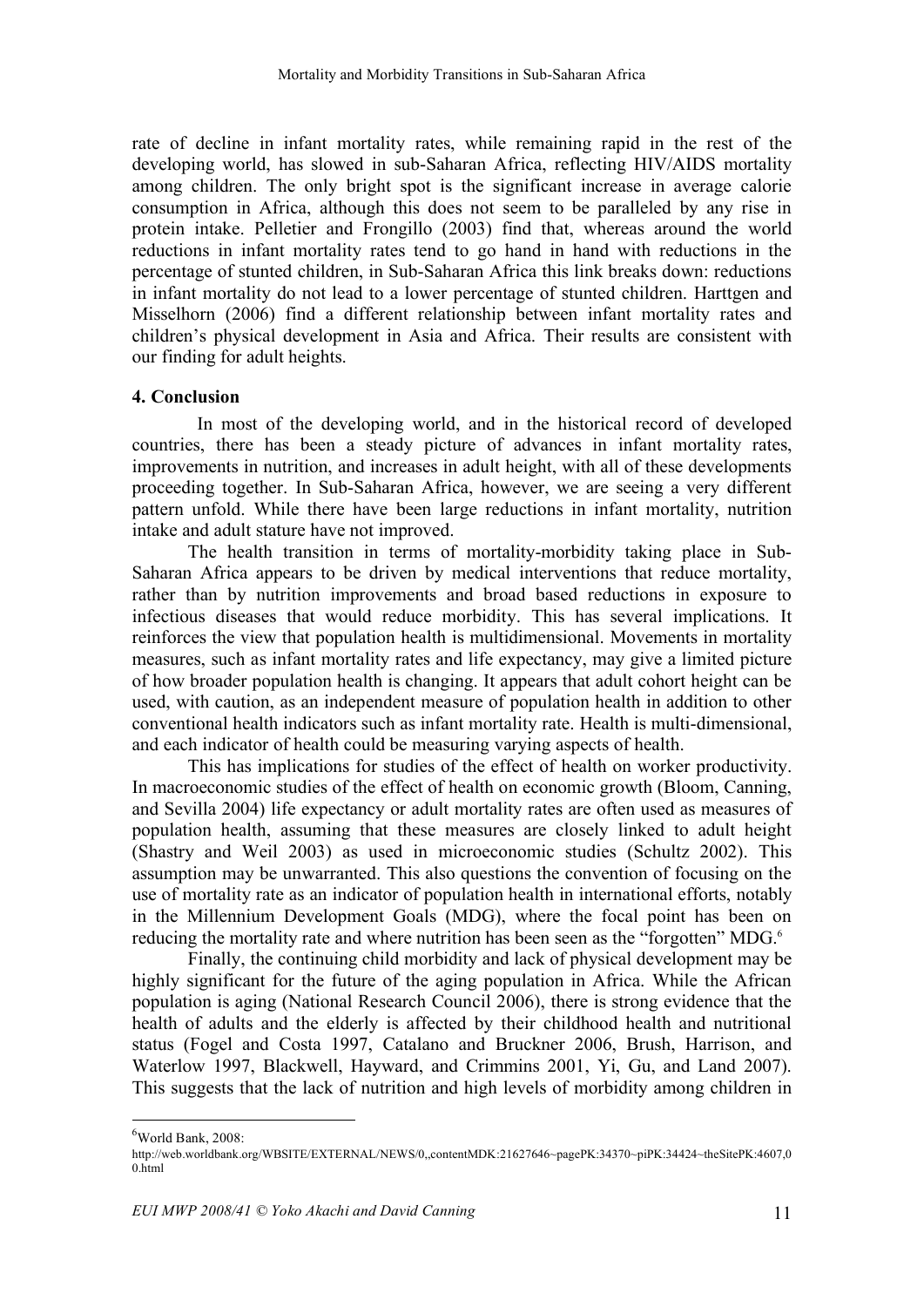Sub-Saharan Africa may be producing unhealthy adults and a growing future health burden.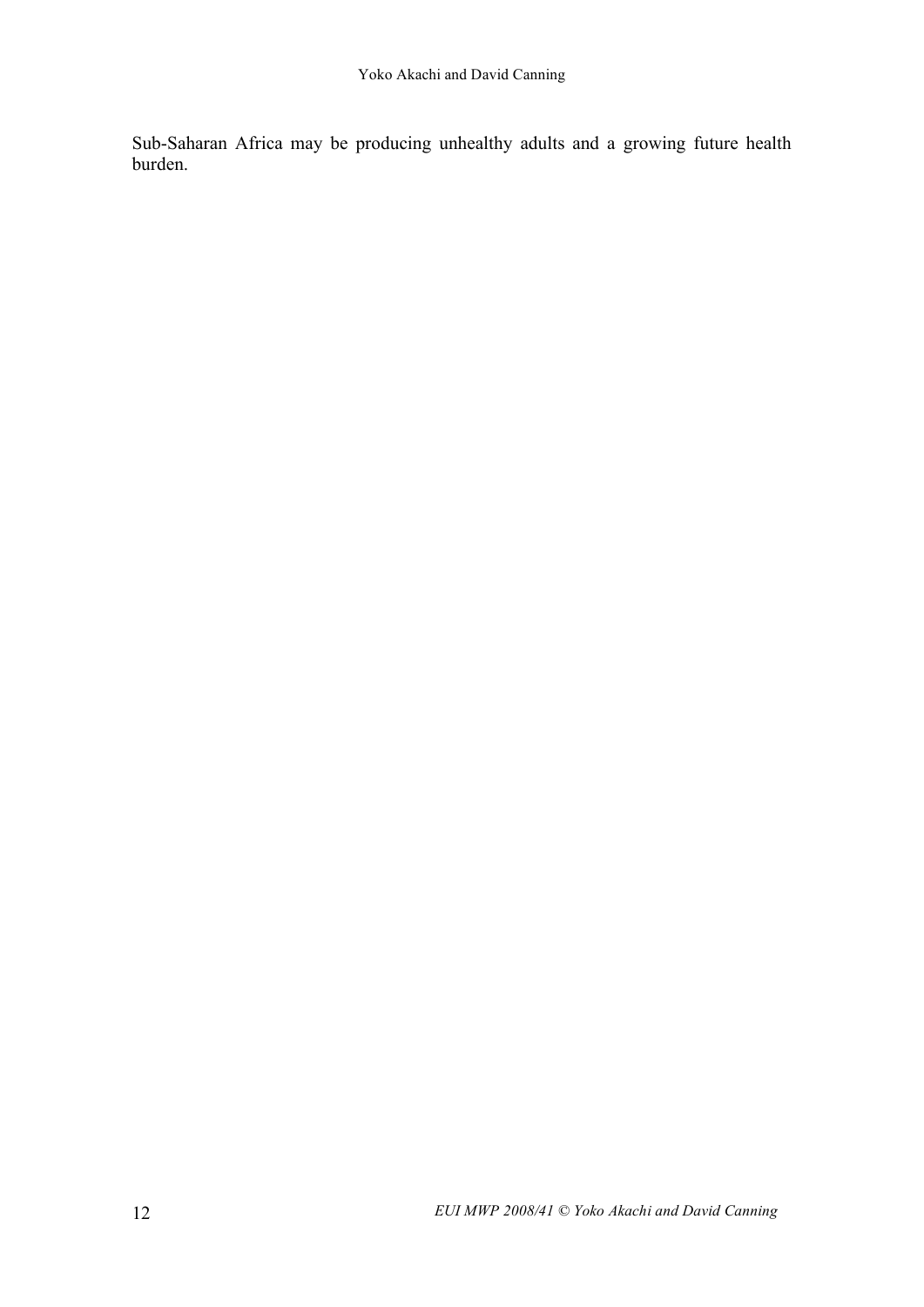# **Table 1**

| <b>Descriptive Statistics and Distributional Tests</b> |          |         |         |           |
|--------------------------------------------------------|----------|---------|---------|-----------|
| <b>Birth Cohort</b>                                    | 1960     | 1965    | 1970    | 1975      |
| <b>Bangladesh DHS</b><br>2004                          |          |         |         |           |
| Observations                                           | 201      | 285     | 368     | 396       |
| Mean height                                            | 149.96   | 150.50  | 150.33  | 150.62    |
| <b>Standard Deviation</b>                              | 5.35     | 5.60    | 5.60    | 5.82      |
| <b>Skewness</b>                                        | $-0.218$ | 0.372   | 0.482   | 0.807     |
| Kurtosis                                               | 2.63     | 4.16    | 4.24    | 6.33      |
| Normality test:<br>Shapiro-Wilk p-value                | 0.17     | 0.0012  | 0.0007  | < 0.00001 |
| <b>Bolivia DHS 2003</b>                                |          |         |         |           |
| Observations                                           | 376      | 440     | 496     | 538       |
| Mean height                                            | 150.93   | 151.29  | 151.75  | 151.71    |
| <b>Standard Deviation</b>                              | 5.72     | 6.38    | 5.91    | 5.91      |
| Skewness                                               | $-0.03$  | 0.43    | 0.36    | 0.26      |
| Kurtosis                                               | 3.42     | 4.29    | 3.20    | 4.02      |
| Normality test<br>Shapiro-Wilk p-value                 | 0.215    | 0.00004 | 0.002   | 0.0005    |
| Ghana DHS 2003                                         |          |         |         |           |
| Observations                                           | 102      | 144     | 151     | 187       |
| Mean height                                            | 158.59   | 159.61  | 160.04  | 158.57    |
| <b>Standard Deviation</b>                              | 5.36     | 7.27    | 5.97    | 6.92      |
| Skewness                                               | 0.23     | $-2.44$ | $-0.08$ | $-2.49$   |
| Kurtosis                                               | 2.56     | 20.90   | 2.90    | 21.27     |
| Normality test:<br>Shapiro-Wilk p-value                | 0.41     | 0.0001< | 0.93    | 0.0001<   |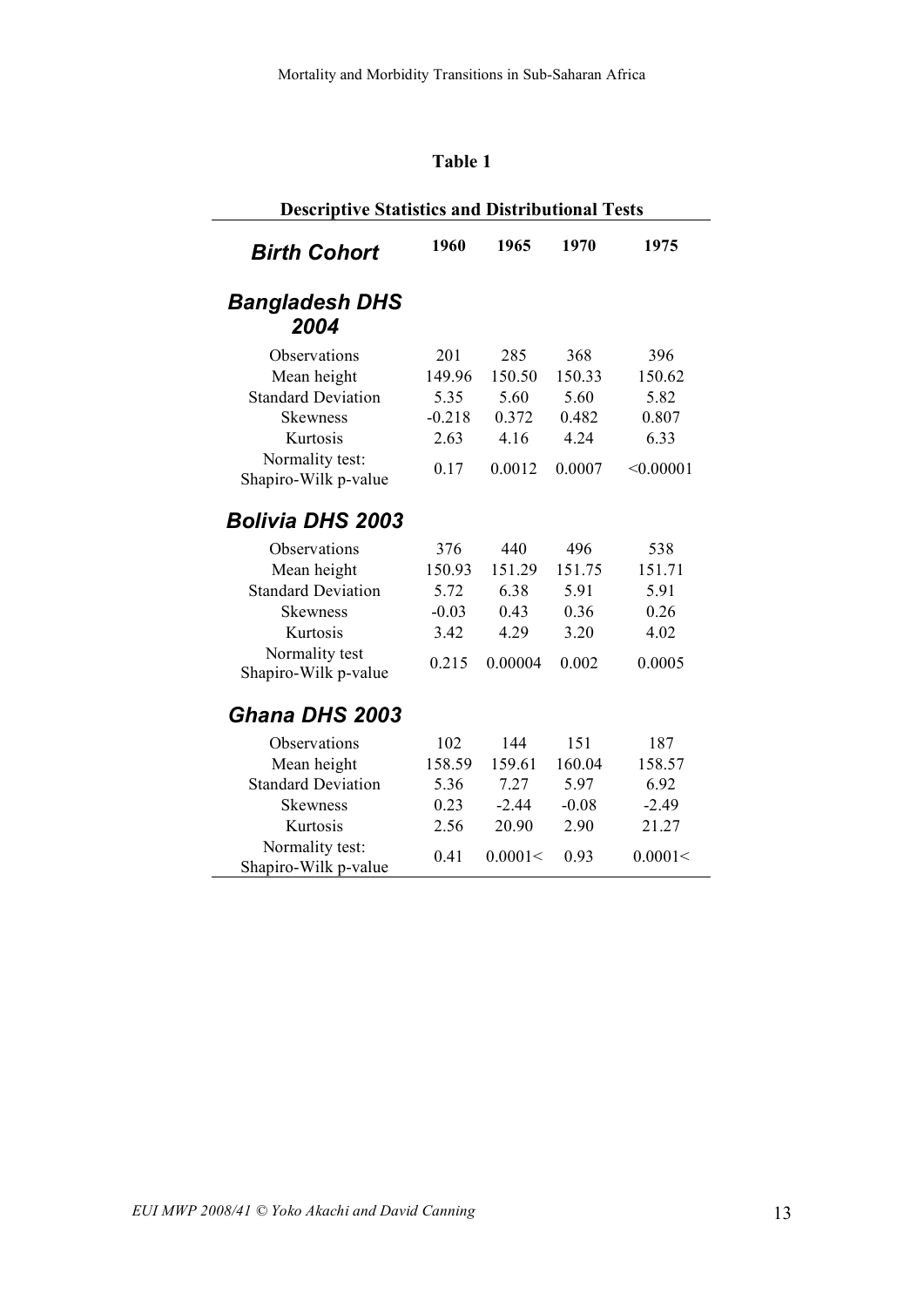#### **Table 2**

|                |            | 500-541141 411 АН КА, 1701- 1703 |                 |                 |
|----------------|------------|----------------------------------|-----------------|-----------------|
|                | Adult      | <b>Infant Mortality</b>          | Calories        | Protein         |
| Country        | Height     | Rate                             | (calories per   | (grams per      |
|                | (cm)       | (deaths per 1,000                | capita per day) | capita per day) |
|                |            | live births)                     |                 |                 |
| Benin          | $-0.001$   | $-2.310**$                       | 4.466           | 0.119           |
|                | (0.014)    | (0.037)                          | (2.486)         | (0.068)         |
| Burkina Faso   | 0.007      | $-2.110**$                       | 0.643           | $-0.135$        |
|                | (0.007)    | (0.023)                          | (2.904)         | (0.088)         |
| Cameroon       | 0.010      | $-2.249**$                       | 8.697**         | 0.008           |
|                | (0.012)    | (0.014)                          | (2.809)         | (0.096)         |
| Central Africa | 0.069      | $-2.905**$                       | $-2.321$        | $0.180**$       |
|                | (0.042)    | (0.098)                          | (4.265)         | (0.026)         |
| Chad           | $-0.034*$  | $-3.033**$                       | $-36.048**$     | $-1.360**$      |
|                | (0.016)    | (0.140)                          | (2.845)         | (0.87)          |
| Comoros        | $-0.054$   | $-3.710**$                       | $-8.055**$      | $0.371**$       |
|                | (0.042)    | (0.040)                          | (1.361)         | (0.026)         |
| Cote d'Ivoire  | 0.024      | $-3.806**$                       | 22.622**        | $0.403**$       |
|                | (0.023)    | (0.069)                          | (2.998)         | (0.074)         |
| Ethiopia       | $-0.068**$ | $-1.784**$                       | $-3.795$        | $-0.391**$      |
|                | (0.017)    | (0.018)                          | (3.273)         | (0.109)         |
| Gabon          | 0.016      | $-4.365**$                       | 27.524**        | $1.076**$       |
|                | (0.032)    | (0.112)                          | (1.725)         | (0.069)         |
|                | 0.018      | $-1.763**$                       | $-18.089**$     | $-0.129$        |
| Ghana          | (0.015)    | (0.026)                          | (5.527)         | (0.148)         |
|                | $-0.021$   | $-2.149**$                       | $-6.328*$       | $-0.051$        |
| Guinea         | (0.023)    | (0.037)                          | (2.119)         | (0.042)         |
|                | $0.050**$  | $-2.258**$                       | $-0.493$        | $-0.319**$      |
| Kenya          | (0.010)    | (0.046)                          | (2.248)         | (0.086)         |
|                | $-0.024$   | $-0.300**$                       | 0.118           | $-0.234**$      |
| Madagascar     | (0.017)    | (0.0001)                         | (1.565)         | (0.052)         |
|                | $-0.005$   | $-2.388**$                       | 3.552           | $-0.018$        |
| Malawi         | (0.009)    | (0.063)                          | (3.536)         | (0.122)         |
|                | 0.015      | $-5.431**$                       | $-13.782**$     | $-0.404**$      |
| Mali           | (0.015)    | (0.172)                          | (3.376)         | (0.090)         |
|                | $-0.011$   | $-1.788**$                       | $-2.912*$       | $-0.155**$      |
| Mozambique     | (0.020)    | (0.060)                          | (1.284)         | (0.036)         |
|                | $-0.015$   | $-0.817**$                       | 19.282**        | $0.577**$       |
| Niger          | (0.001)    | (0.048)                          | (2.399)         | (0.107)         |
|                | $-0.010$   | $-0.300**$                       | $-12.487**$     | $-0.280**$      |
| Nigeria        | (0.017)    | (0.0001)                         | (2.781)         | (0.083)         |
|                | $-0.023$   | 0.125                            | 18.585**        | $0.230*$        |
| Rwanda         | (0.012)    | (0.071)                          | (2.419)         | (0.091)         |
|                | $0.074**$  | $-2.658**$                       | $-6.115$        | 0.012           |
| Senegal        | (0.025)    | (0.134)                          | (3.287)         | (0.097)         |
|                | 0.005      | $-1.817**$                       | 28.325**        | $0.783**$       |
| Tanzania       | (0.021)    | (0.039)                          | (3.361)         | (0.081)         |
|                | $-0.008$   | $-2.578**$                       | $-9.458**$      | $-0.014$        |
| Togo           | (0.025)    | (0.031)                          | (3.237)         | (0.081)         |
|                |            |                                  |                 |                 |

### **Time Trends in Adult Height, Infant Mortality, and Nutrition Sub-Saharan Africa, 1961- 1985**

14 *EUI MWP 2008/41 © Yoko Akachi and David Canning*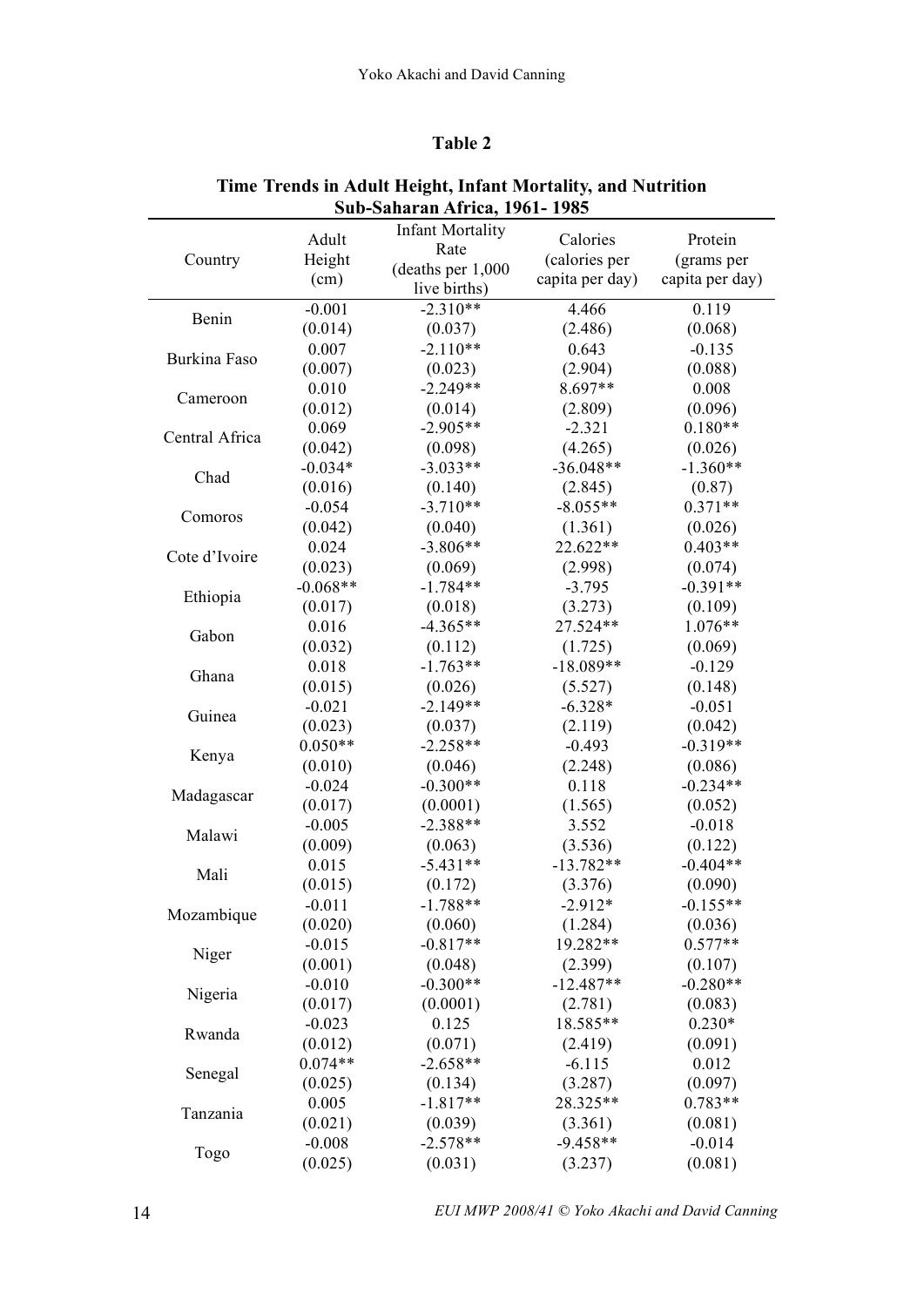#### Mortality and Morbidity Transitions in Sub-Saharan Africa

| Uganda   | $-0.008$ | $-1.019**$ | $-5.479$ | $-0.124$   |
|----------|----------|------------|----------|------------|
|          | (0.018)  | (0.093)    | (2.781)  | (0.133)    |
| Zambia   | 0.013    | $-1.322**$ | $-0.272$ | $-0.334**$ |
|          | (0.013)  | (0.092)    | (2.781)  | (0.098)    |
|          | $-0.009$ | $-1.474**$ | 1.673    | $-0.295**$ |
| Zimbabwe | (0.023)  | (0.027)    | (2.107)  | (0.084)    |

Coefficient of the time trend by country.

L.

Coefficients represent per annum change. Standard errors in parentheses. Significance level indicated as \*(5%),  $**$ (1%).

Height trends estimated with weighted least squares: weighted by the number of individuals used to calculate the cohort average height.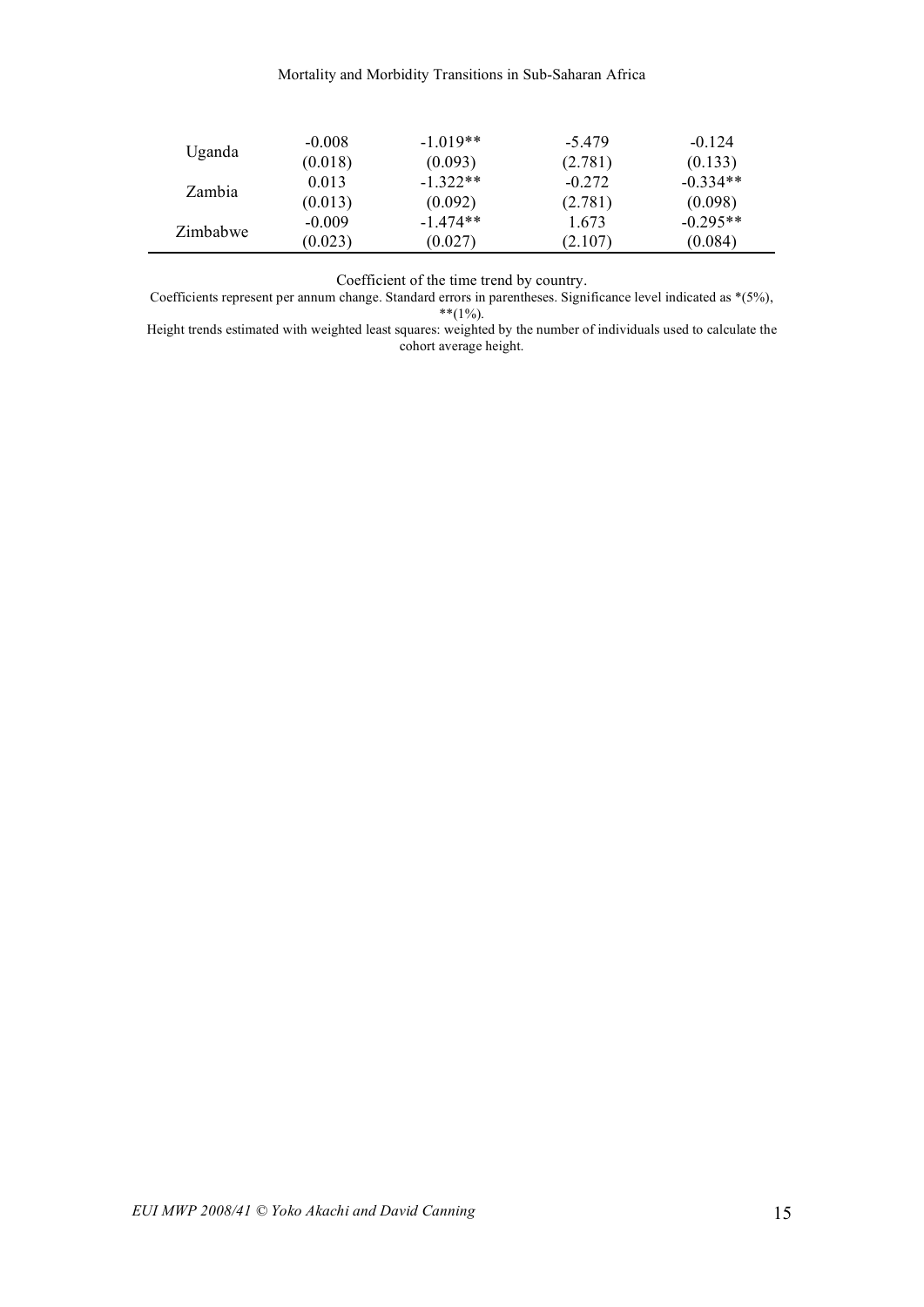| Infant<br><b>Mortality Rate</b><br>Calories<br>Adult<br>Protein<br>(deaths per<br>Country<br>Height<br>(calories per<br>(grams per<br>(cm)<br>1,000 live<br>capita per day)<br>capita per day)<br>births)<br>$-2.058**$<br>26.641**<br>0.801<br>$0.179*$<br>Albania<br>(0.050)<br>(0.096)<br>(0.070)<br>(2.356)<br>$-1.366**$<br>0.007<br>$-5.519*$<br>$-0.0007$<br>Bangladesh<br>(0.006)<br>(0.037)<br>(0.094)<br>(2.119)<br>$0.071**$<br>$-2.262**$<br>15.255**<br>$0.357**$<br>Bolivia<br>(1.981)<br>(0.048)<br>(0.005)<br>(0.106)<br>$0.062**$<br>$0.217**$<br>$-2.264**$<br>18.466**<br><b>Brazil</b><br>(0.017)<br>(1.384)<br>(0.039)<br>(0.019)<br>$-2.139**$<br>$16.721**$<br>$0.152**$<br>$0.096**$<br>Colombia<br>(0.004)<br>(0.070)<br>(2.334)<br>(0.004)<br>$0.068**$<br>$-1.656**$<br>23.076**<br>$0.434**$<br>Dominican<br>Republic<br>(0.030)<br>(0.001)<br>(0.040)<br>(1.055)<br>13.117**<br>$-2.125**$<br>0.091<br>0.040<br>Guatemala<br>(0.046)<br>(0.024)<br>(0.046)<br>(2.068)<br>$-1.939**$<br>$3.085**$<br>$0.185**$<br>0.044<br>Haiti<br>(0.020)<br>(0.031)<br>(0.905)<br>(0.023)<br>$0.027**$<br>$-1.753**$<br>$6.021*$<br>0.054<br>India<br>(2.245)<br>(0.058)<br>(0.009)<br>(0.038)<br>$0.081**$<br>$0.753**$<br>$-2.396**$<br>28.626**<br>Indonesia<br>(0.010)<br>(0.014)<br>(2.028)<br>(0.047)<br>$0.121**$<br>$-1.968**$<br>37.350**<br>$0.950**$<br>Mexico<br>(0.033)<br>(1.846)<br>(0.092)<br>(0.011)<br>$0.085**$<br>$-1.899**$<br>30.844**<br>$0.734**$<br>Morocco<br>(0.065)<br>(0.008)<br>(0.063)<br>(1.126)<br>$0.046**$<br>7.908**<br>$0.253**$<br>$-3.747**$<br>Nepal<br>(0.010)<br>(0.071)<br>(1.557)<br>(0.036)<br>$0.028**$<br>$-2.464**$<br>0.752<br>$-0.331**$<br>Nicaragua<br>(1.619)<br>(0.005)<br>(0.062)<br>(0.102)<br>$0.086**$<br>$-2.991**$<br>$-2.154$<br>$-0.079$<br>Peru<br>(0.067)<br>(2.329)<br>(0.061)<br>(0.006)<br>$0.074**$<br>19.735**<br>$0.383**$<br>$-3.428**$<br>Turkey<br>(0.019)<br>(0.156)<br>(1.348)<br>(0.049) | ivon Sub-Sanaran African Developing Countries, 1901-1965 |  |  |  |  |
|-------------------------------------------------------------------------------------------------------------------------------------------------------------------------------------------------------------------------------------------------------------------------------------------------------------------------------------------------------------------------------------------------------------------------------------------------------------------------------------------------------------------------------------------------------------------------------------------------------------------------------------------------------------------------------------------------------------------------------------------------------------------------------------------------------------------------------------------------------------------------------------------------------------------------------------------------------------------------------------------------------------------------------------------------------------------------------------------------------------------------------------------------------------------------------------------------------------------------------------------------------------------------------------------------------------------------------------------------------------------------------------------------------------------------------------------------------------------------------------------------------------------------------------------------------------------------------------------------------------------------------------------------------------------------------------------------------------------------------------------------------------------------------------------------------------------------------------------------------------------------------------------------------------------------------------------------------------------------------------|----------------------------------------------------------|--|--|--|--|
|                                                                                                                                                                                                                                                                                                                                                                                                                                                                                                                                                                                                                                                                                                                                                                                                                                                                                                                                                                                                                                                                                                                                                                                                                                                                                                                                                                                                                                                                                                                                                                                                                                                                                                                                                                                                                                                                                                                                                                                     |                                                          |  |  |  |  |
|                                                                                                                                                                                                                                                                                                                                                                                                                                                                                                                                                                                                                                                                                                                                                                                                                                                                                                                                                                                                                                                                                                                                                                                                                                                                                                                                                                                                                                                                                                                                                                                                                                                                                                                                                                                                                                                                                                                                                                                     |                                                          |  |  |  |  |
|                                                                                                                                                                                                                                                                                                                                                                                                                                                                                                                                                                                                                                                                                                                                                                                                                                                                                                                                                                                                                                                                                                                                                                                                                                                                                                                                                                                                                                                                                                                                                                                                                                                                                                                                                                                                                                                                                                                                                                                     |                                                          |  |  |  |  |
|                                                                                                                                                                                                                                                                                                                                                                                                                                                                                                                                                                                                                                                                                                                                                                                                                                                                                                                                                                                                                                                                                                                                                                                                                                                                                                                                                                                                                                                                                                                                                                                                                                                                                                                                                                                                                                                                                                                                                                                     |                                                          |  |  |  |  |
|                                                                                                                                                                                                                                                                                                                                                                                                                                                                                                                                                                                                                                                                                                                                                                                                                                                                                                                                                                                                                                                                                                                                                                                                                                                                                                                                                                                                                                                                                                                                                                                                                                                                                                                                                                                                                                                                                                                                                                                     |                                                          |  |  |  |  |
|                                                                                                                                                                                                                                                                                                                                                                                                                                                                                                                                                                                                                                                                                                                                                                                                                                                                                                                                                                                                                                                                                                                                                                                                                                                                                                                                                                                                                                                                                                                                                                                                                                                                                                                                                                                                                                                                                                                                                                                     |                                                          |  |  |  |  |
|                                                                                                                                                                                                                                                                                                                                                                                                                                                                                                                                                                                                                                                                                                                                                                                                                                                                                                                                                                                                                                                                                                                                                                                                                                                                                                                                                                                                                                                                                                                                                                                                                                                                                                                                                                                                                                                                                                                                                                                     |                                                          |  |  |  |  |
|                                                                                                                                                                                                                                                                                                                                                                                                                                                                                                                                                                                                                                                                                                                                                                                                                                                                                                                                                                                                                                                                                                                                                                                                                                                                                                                                                                                                                                                                                                                                                                                                                                                                                                                                                                                                                                                                                                                                                                                     |                                                          |  |  |  |  |
|                                                                                                                                                                                                                                                                                                                                                                                                                                                                                                                                                                                                                                                                                                                                                                                                                                                                                                                                                                                                                                                                                                                                                                                                                                                                                                                                                                                                                                                                                                                                                                                                                                                                                                                                                                                                                                                                                                                                                                                     |                                                          |  |  |  |  |
|                                                                                                                                                                                                                                                                                                                                                                                                                                                                                                                                                                                                                                                                                                                                                                                                                                                                                                                                                                                                                                                                                                                                                                                                                                                                                                                                                                                                                                                                                                                                                                                                                                                                                                                                                                                                                                                                                                                                                                                     |                                                          |  |  |  |  |
|                                                                                                                                                                                                                                                                                                                                                                                                                                                                                                                                                                                                                                                                                                                                                                                                                                                                                                                                                                                                                                                                                                                                                                                                                                                                                                                                                                                                                                                                                                                                                                                                                                                                                                                                                                                                                                                                                                                                                                                     |                                                          |  |  |  |  |
|                                                                                                                                                                                                                                                                                                                                                                                                                                                                                                                                                                                                                                                                                                                                                                                                                                                                                                                                                                                                                                                                                                                                                                                                                                                                                                                                                                                                                                                                                                                                                                                                                                                                                                                                                                                                                                                                                                                                                                                     |                                                          |  |  |  |  |
|                                                                                                                                                                                                                                                                                                                                                                                                                                                                                                                                                                                                                                                                                                                                                                                                                                                                                                                                                                                                                                                                                                                                                                                                                                                                                                                                                                                                                                                                                                                                                                                                                                                                                                                                                                                                                                                                                                                                                                                     |                                                          |  |  |  |  |
|                                                                                                                                                                                                                                                                                                                                                                                                                                                                                                                                                                                                                                                                                                                                                                                                                                                                                                                                                                                                                                                                                                                                                                                                                                                                                                                                                                                                                                                                                                                                                                                                                                                                                                                                                                                                                                                                                                                                                                                     |                                                          |  |  |  |  |
|                                                                                                                                                                                                                                                                                                                                                                                                                                                                                                                                                                                                                                                                                                                                                                                                                                                                                                                                                                                                                                                                                                                                                                                                                                                                                                                                                                                                                                                                                                                                                                                                                                                                                                                                                                                                                                                                                                                                                                                     |                                                          |  |  |  |  |
|                                                                                                                                                                                                                                                                                                                                                                                                                                                                                                                                                                                                                                                                                                                                                                                                                                                                                                                                                                                                                                                                                                                                                                                                                                                                                                                                                                                                                                                                                                                                                                                                                                                                                                                                                                                                                                                                                                                                                                                     |                                                          |  |  |  |  |
|                                                                                                                                                                                                                                                                                                                                                                                                                                                                                                                                                                                                                                                                                                                                                                                                                                                                                                                                                                                                                                                                                                                                                                                                                                                                                                                                                                                                                                                                                                                                                                                                                                                                                                                                                                                                                                                                                                                                                                                     |                                                          |  |  |  |  |
|                                                                                                                                                                                                                                                                                                                                                                                                                                                                                                                                                                                                                                                                                                                                                                                                                                                                                                                                                                                                                                                                                                                                                                                                                                                                                                                                                                                                                                                                                                                                                                                                                                                                                                                                                                                                                                                                                                                                                                                     |                                                          |  |  |  |  |
|                                                                                                                                                                                                                                                                                                                                                                                                                                                                                                                                                                                                                                                                                                                                                                                                                                                                                                                                                                                                                                                                                                                                                                                                                                                                                                                                                                                                                                                                                                                                                                                                                                                                                                                                                                                                                                                                                                                                                                                     |                                                          |  |  |  |  |
|                                                                                                                                                                                                                                                                                                                                                                                                                                                                                                                                                                                                                                                                                                                                                                                                                                                                                                                                                                                                                                                                                                                                                                                                                                                                                                                                                                                                                                                                                                                                                                                                                                                                                                                                                                                                                                                                                                                                                                                     |                                                          |  |  |  |  |
|                                                                                                                                                                                                                                                                                                                                                                                                                                                                                                                                                                                                                                                                                                                                                                                                                                                                                                                                                                                                                                                                                                                                                                                                                                                                                                                                                                                                                                                                                                                                                                                                                                                                                                                                                                                                                                                                                                                                                                                     |                                                          |  |  |  |  |
|                                                                                                                                                                                                                                                                                                                                                                                                                                                                                                                                                                                                                                                                                                                                                                                                                                                                                                                                                                                                                                                                                                                                                                                                                                                                                                                                                                                                                                                                                                                                                                                                                                                                                                                                                                                                                                                                                                                                                                                     |                                                          |  |  |  |  |
|                                                                                                                                                                                                                                                                                                                                                                                                                                                                                                                                                                                                                                                                                                                                                                                                                                                                                                                                                                                                                                                                                                                                                                                                                                                                                                                                                                                                                                                                                                                                                                                                                                                                                                                                                                                                                                                                                                                                                                                     |                                                          |  |  |  |  |
|                                                                                                                                                                                                                                                                                                                                                                                                                                                                                                                                                                                                                                                                                                                                                                                                                                                                                                                                                                                                                                                                                                                                                                                                                                                                                                                                                                                                                                                                                                                                                                                                                                                                                                                                                                                                                                                                                                                                                                                     |                                                          |  |  |  |  |
|                                                                                                                                                                                                                                                                                                                                                                                                                                                                                                                                                                                                                                                                                                                                                                                                                                                                                                                                                                                                                                                                                                                                                                                                                                                                                                                                                                                                                                                                                                                                                                                                                                                                                                                                                                                                                                                                                                                                                                                     |                                                          |  |  |  |  |
|                                                                                                                                                                                                                                                                                                                                                                                                                                                                                                                                                                                                                                                                                                                                                                                                                                                                                                                                                                                                                                                                                                                                                                                                                                                                                                                                                                                                                                                                                                                                                                                                                                                                                                                                                                                                                                                                                                                                                                                     |                                                          |  |  |  |  |
|                                                                                                                                                                                                                                                                                                                                                                                                                                                                                                                                                                                                                                                                                                                                                                                                                                                                                                                                                                                                                                                                                                                                                                                                                                                                                                                                                                                                                                                                                                                                                                                                                                                                                                                                                                                                                                                                                                                                                                                     |                                                          |  |  |  |  |
|                                                                                                                                                                                                                                                                                                                                                                                                                                                                                                                                                                                                                                                                                                                                                                                                                                                                                                                                                                                                                                                                                                                                                                                                                                                                                                                                                                                                                                                                                                                                                                                                                                                                                                                                                                                                                                                                                                                                                                                     |                                                          |  |  |  |  |
|                                                                                                                                                                                                                                                                                                                                                                                                                                                                                                                                                                                                                                                                                                                                                                                                                                                                                                                                                                                                                                                                                                                                                                                                                                                                                                                                                                                                                                                                                                                                                                                                                                                                                                                                                                                                                                                                                                                                                                                     |                                                          |  |  |  |  |
|                                                                                                                                                                                                                                                                                                                                                                                                                                                                                                                                                                                                                                                                                                                                                                                                                                                                                                                                                                                                                                                                                                                                                                                                                                                                                                                                                                                                                                                                                                                                                                                                                                                                                                                                                                                                                                                                                                                                                                                     |                                                          |  |  |  |  |
|                                                                                                                                                                                                                                                                                                                                                                                                                                                                                                                                                                                                                                                                                                                                                                                                                                                                                                                                                                                                                                                                                                                                                                                                                                                                                                                                                                                                                                                                                                                                                                                                                                                                                                                                                                                                                                                                                                                                                                                     |                                                          |  |  |  |  |
|                                                                                                                                                                                                                                                                                                                                                                                                                                                                                                                                                                                                                                                                                                                                                                                                                                                                                                                                                                                                                                                                                                                                                                                                                                                                                                                                                                                                                                                                                                                                                                                                                                                                                                                                                                                                                                                                                                                                                                                     |                                                          |  |  |  |  |
|                                                                                                                                                                                                                                                                                                                                                                                                                                                                                                                                                                                                                                                                                                                                                                                                                                                                                                                                                                                                                                                                                                                                                                                                                                                                                                                                                                                                                                                                                                                                                                                                                                                                                                                                                                                                                                                                                                                                                                                     |                                                          |  |  |  |  |
|                                                                                                                                                                                                                                                                                                                                                                                                                                                                                                                                                                                                                                                                                                                                                                                                                                                                                                                                                                                                                                                                                                                                                                                                                                                                                                                                                                                                                                                                                                                                                                                                                                                                                                                                                                                                                                                                                                                                                                                     |                                                          |  |  |  |  |
|                                                                                                                                                                                                                                                                                                                                                                                                                                                                                                                                                                                                                                                                                                                                                                                                                                                                                                                                                                                                                                                                                                                                                                                                                                                                                                                                                                                                                                                                                                                                                                                                                                                                                                                                                                                                                                                                                                                                                                                     |                                                          |  |  |  |  |
|                                                                                                                                                                                                                                                                                                                                                                                                                                                                                                                                                                                                                                                                                                                                                                                                                                                                                                                                                                                                                                                                                                                                                                                                                                                                                                                                                                                                                                                                                                                                                                                                                                                                                                                                                                                                                                                                                                                                                                                     |                                                          |  |  |  |  |
|                                                                                                                                                                                                                                                                                                                                                                                                                                                                                                                                                                                                                                                                                                                                                                                                                                                                                                                                                                                                                                                                                                                                                                                                                                                                                                                                                                                                                                                                                                                                                                                                                                                                                                                                                                                                                                                                                                                                                                                     |                                                          |  |  |  |  |

## **Table 3 Time Trends in Adult Height, Infant Mortality, and Nutrition Non Sub-Saharan African Developing Countries, 1961- 1985**

Coefficient of the time trend by country.

Coefficients represent per annum change. Standard errors in parentheses. Significance level indicated as \*(5%),  $**$ (1%).

Height trends estimated with weighted least squares: weighted by the number of individuals used to calculate the cohort average height.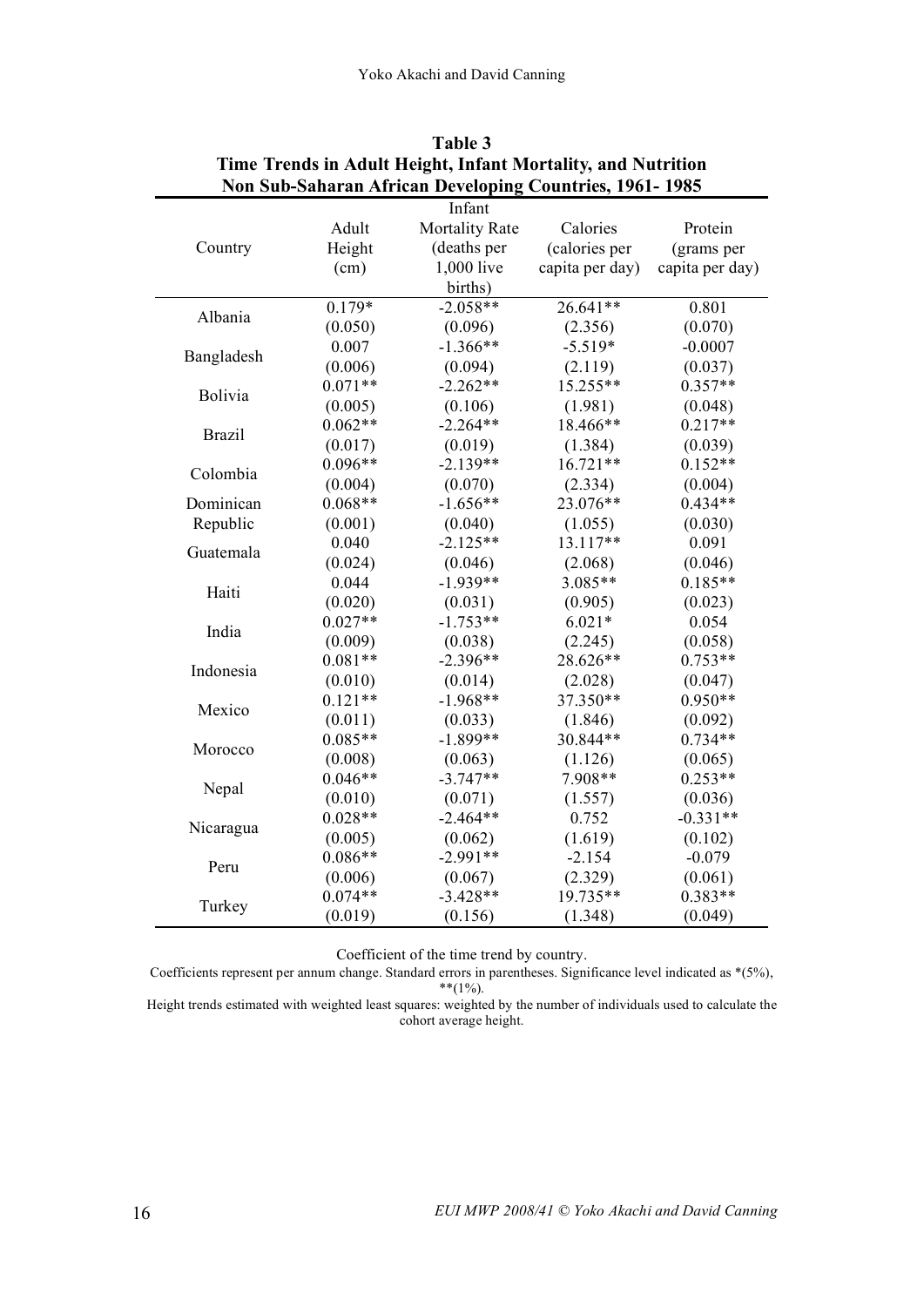| Regional Time Trends in Adult Height, Infant Mortality, and Nutrition, 1961- |            |                       |                 |                 |
|------------------------------------------------------------------------------|------------|-----------------------|-----------------|-----------------|
|                                                                              |            | 1985                  |                 |                 |
|                                                                              |            | Infant                |                 |                 |
|                                                                              | Adult      | <b>Mortality Rate</b> | Calories        | Protein         |
| Region                                                                       | Height     | (deaths per           | (calories per   | (grams per      |
|                                                                              | (cm)       | 1,000 live            | capita per day) | capita per day) |
|                                                                              |            | births)               |                 |                 |
| Sub-Saharan                                                                  | $-0.021**$ | $-2.120**$            | 0.394           | $-0.019$        |
| Africa                                                                       | (0.003)    | (0.052)               | (0.820)         | (0.025)         |
| Other                                                                        | $0.066**$  | $-2.359**$            | 16.488**        | $0.333**$       |
| Developing                                                                   | (0.003)    | (0.037)               | (0.795)         | (0.022)         |
| Countries                                                                    |            |                       |                 |                 |

**Table 4 Regional Time Trends in Adult Height, Infant Mortality, and Nutrition, 1961-**

Coefficient reported on common regional time trend with country fixed effects.

Coefficients represent per annum change. Standard errors in parentheses. Significance level indicated as \*(5%),  $**$ (1%).

Height trends estimated with weighted least squares: weighted by the number of individuals used to calculate the cohort average height.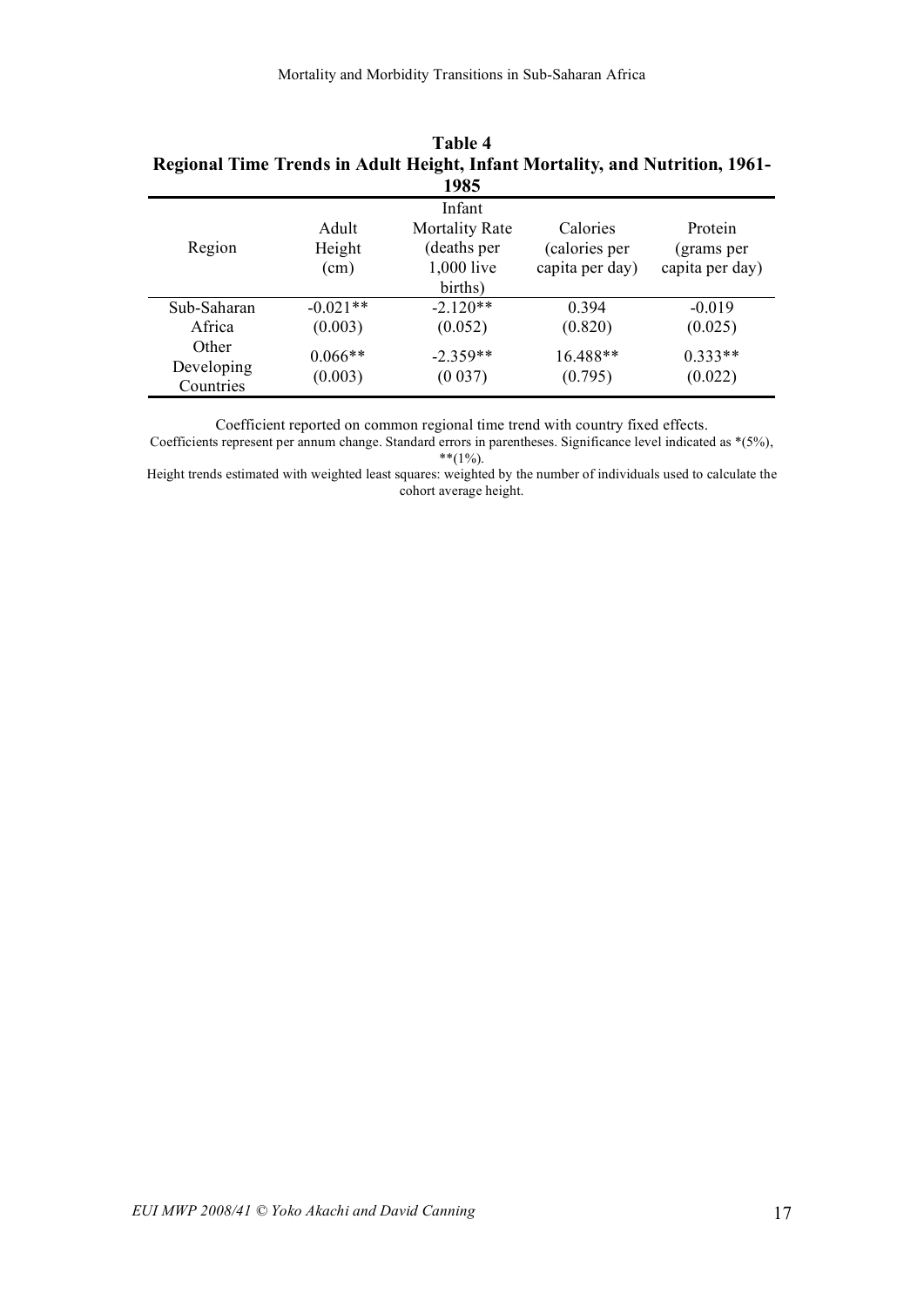|                                          | Sub-Saharan Africa | Other Developing Countries |  |
|------------------------------------------|--------------------|----------------------------|--|
|                                          | $-1.337$           | $-3.230**$                 |  |
| Infant mortality rate at birth/100       | (1.114)            | (0.872)                    |  |
| Infant mortality rate at age five/100    | $-0.727$           | $-1.301$                   |  |
|                                          | (1.811)            | (1.569)                    |  |
| Infant mortality rate at age ten/100     | 0.927              | $-0.885$                   |  |
|                                          | (1.495)            | (1.827)                    |  |
| Infant mortality rate at age fifteen/100 | $-0.237$           | 0.677                      |  |
|                                          | (0.886)            | (1.098)                    |  |
| Protein consumption at birth/100         | 4.312*             | $-3.227*$                  |  |
|                                          | (1.678)            | (1.637)                    |  |
| Protein consumption at age five/100      | $-1.556$           | 0.878                      |  |
|                                          | (1.588)            | (1.586)                    |  |
| Protein consumption at age ten/100       | 2.327              | $-0.458$                   |  |
|                                          | (1.545)            | (1.621)                    |  |
| Protein consumption at age fifteen/100   | 0.353              | 2.740                      |  |
|                                          | (1.417)            | (1.588)                    |  |
| Calorie consumption at birth/100         | $-0.021$           | 0.089                      |  |
|                                          | (0.056)            | (0.051)                    |  |
| Calorie consumption at age five/100      | 0.018              | 0.030                      |  |
|                                          | (0.052)            | (0.052)                    |  |
| Calorie consumption at age ten/100       | $-0.035$           | 0.008                      |  |
|                                          | (0.046)            | (0.053)                    |  |
| Calorie consumption at age fifteen/100   | 0.022              | $-0.083$                   |  |
|                                          | (0.042)            | (0.052)                    |  |
| Worldwide time trend (year)              | $-0.066**$ (0.010) |                            |  |
| Constant                                 |                    | $165.408**$ (1.305)        |  |
| $R^2$                                    |                    | 0.983                      |  |
| N                                        | 754                |                            |  |

## **Table 5 Determinants of Cohort Height: Full Model** Dependent Variables: Cohort Average Adult Height

Data for 41 countries. Country fixed effects and worldwide time trend included. Coefficient estimates with standard errors in parentheses. Significance level indicated as  $*(5\%)$ ,  $**$ (1%). Estimation with weighted least squares: weighted by the number of individuals used to calculate the cohort average height.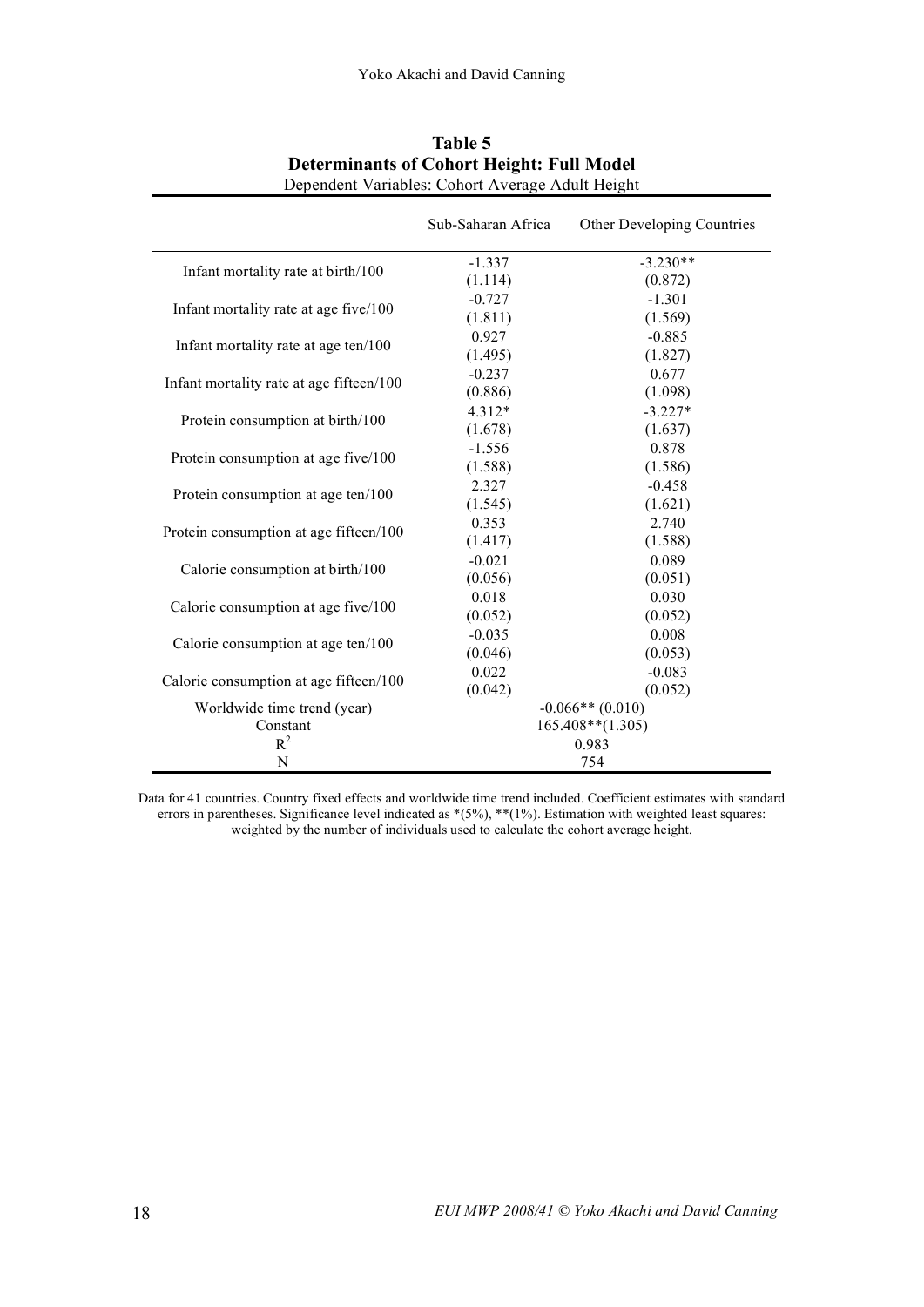| Table 6<br><b>Test of Coefficients for Infant Mortality Rate, Protein, and Calories</b> |                                 |                   |                    |  |
|-----------------------------------------------------------------------------------------|---------------------------------|-------------------|--------------------|--|
|                                                                                         | Infant<br><b>Mortality Rate</b> | Protein           | <b>Calories</b>    |  |
| F test                                                                                  | $F(8,688) =$<br>18.55           | $F(8,688) = 2.06$ | $F(8, 688) = 1.20$ |  |
| p-value                                                                                 | 0.0000                          | 0.038             | 0.293              |  |
| Ho                                                                                      | Reject                          | Reject            | Fail to reject     |  |

| <b>Table 7</b><br><b>Test of Coefficients for Ages</b> |                      |                      |                       |                       |  |
|--------------------------------------------------------|----------------------|----------------------|-----------------------|-----------------------|--|
| <b>Birth</b><br>Age fifteen<br>Age five<br>Age ten     |                      |                      |                       |                       |  |
| F test                                                 | $F(4,696) =$<br>9.58 | $F(4,696) =$<br>2.65 | $F(4, 696) =$<br>1.16 | $F(4, 696) =$<br>1.49 |  |
| $p-$<br>value                                          | 0.0000               | 0.032                | 0.328                 | 0.204                 |  |
| Ho                                                     | Reject               | Reject               | Fail to reject        | Fail to reject        |  |

| Table 8                                           |            |                      |  |
|---------------------------------------------------|------------|----------------------|--|
| <b>Determinants of Cohort Height: Final Model</b> |            |                      |  |
| Dependent Variables: Cohort Average Adult Height  |            |                      |  |
|                                                   | Sub-       | Other                |  |
|                                                   | Saharan    | Developing           |  |
|                                                   | Africa     | Countries            |  |
|                                                   | $-1.369$   | $-3.343**$           |  |
| Infant mortality rate at birth/100                |            | $(0.904)$ $((0.743)$ |  |
|                                                   | $-0.165$   | $-1.648*$            |  |
| Infant mortality rate at age five/100             |            | $(0.980)$ $(0.766)$  |  |
|                                                   | $3.076**$  | 0.833                |  |
| Protein consumption at birth/100                  | (0.715)    | (0.912)              |  |
|                                                   | $-0.475$   | $2.704**$            |  |
| Protein consumption at age five/100               | (0.706)    | (0.796)              |  |
|                                                   | $-0.068**$ |                      |  |
| Worldwide time trend                              |            | (0.009)              |  |
| Constant                                          | 165.271**  |                      |  |
|                                                   | (1.058)    |                      |  |
|                                                   |            |                      |  |
| $R^2$                                             |            | 0.983                |  |
| N                                                 | 754        |                      |  |

Data for 41 countries. Country fixed effects and worldwide time trend included. Coefficient estimates with standard errors in parentheses. Significance level indicated as \*(5%), \*\*(1%). Estimation with weighted least squares: weighted by the number of individuals used to calculate the cohort average height.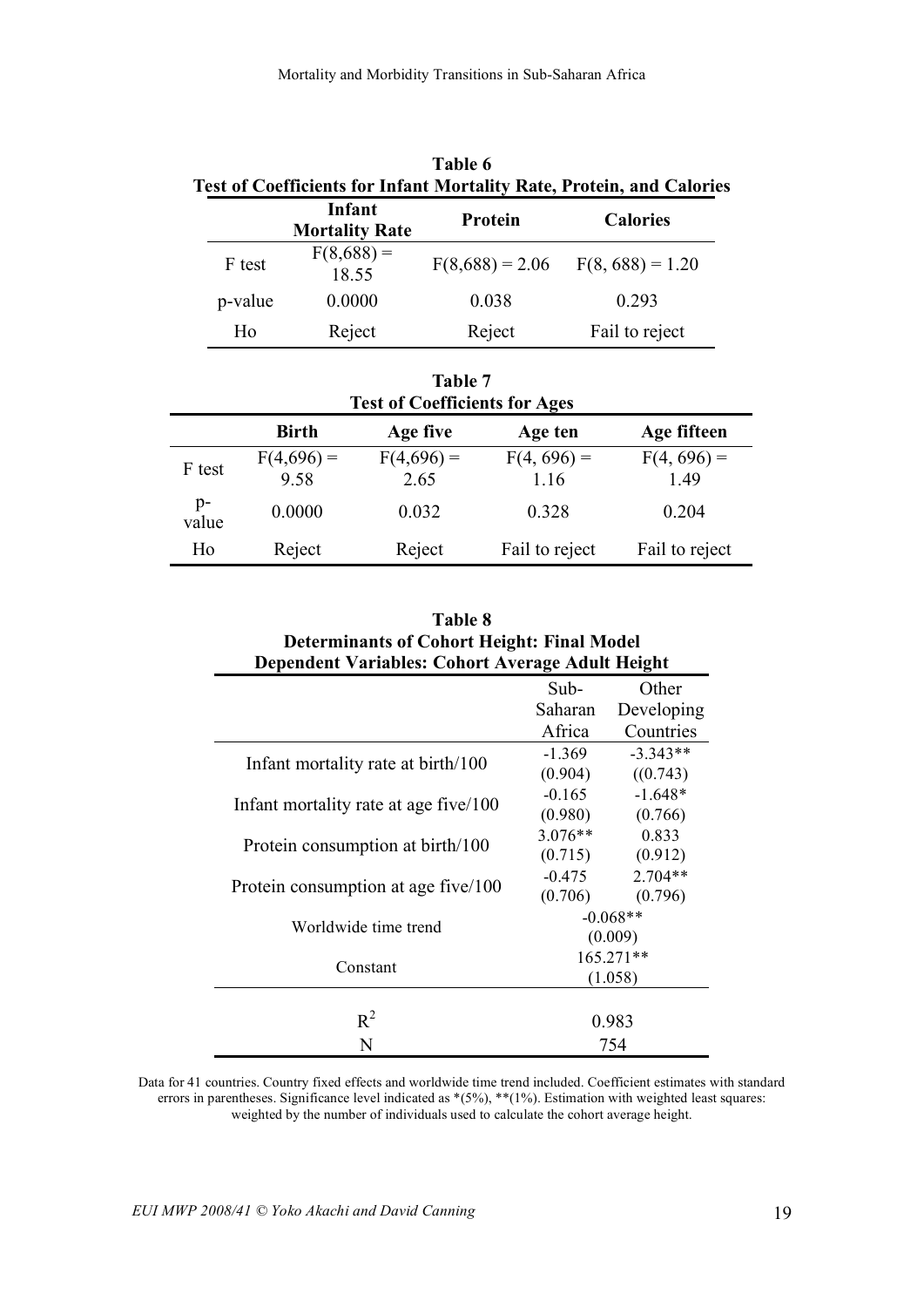| Table 9<br>Long-Run Relationship between Infant Mortality,<br><b>Nutrition and Adult Height in Developing Countries</b> |                       |                                  |                      |  |
|-------------------------------------------------------------------------------------------------------------------------|-----------------------|----------------------------------|----------------------|--|
|                                                                                                                         | Sub-Saharan<br>Africa | Other<br>Developing<br>Countries | Difference           |  |
| Infant mortality<br>rate (deaths per<br>1,000 live births)                                                              | $-1.535**$<br>(0.449) | $-4992**$<br>(0.395)             | $3.457**$<br>(0.332) |  |
| Protein<br>consumption<br>(grams per capita<br>per day)                                                                 | $2.600**$<br>(0.895)  | 1.870<br>(0.843)                 | 0.730<br>(1.238)     |  |

Calculated by summing the age specific coefficients in Table 7. Standard errors in parentheses. Significance level indicated as \*(5%), \*\* (1%).

| Table 10                                                  |
|-----------------------------------------------------------|
| Determinants of Cohort Height: Environment at Birth Model |
| Dependent Variable: Cohort Average Adult Height           |

|                                    | Sub-Saharan Africa    | Other Developing Countries |  |
|------------------------------------|-----------------------|----------------------------|--|
| Infant mortality rate at birth/100 | $-0.620$              | $-3.392**$                 |  |
|                                    | (0.403)               | (0.375)                    |  |
|                                    | $5.017**$             | $-1.385$                   |  |
| Protein consumption at birth/100   | (1.553)               | (1.427)                    |  |
|                                    | $-0.073$              | 0.073                      |  |
| Calorie consumption at birth/100   | (0.049)               | (0.039)                    |  |
| Worldwide time trend (year)        |                       | $-0.042**$ (0.008)         |  |
| Constant                           | $164.082**$ $(1.075)$ |                            |  |
| $R^2$                              | 0.981                 |                            |  |
| N                                  | 774                   |                            |  |

Data for 41 countries. Country fixed effects and worldwide time trend included. Coefficient estimates with standard errors in parentheses. Significance level indicated as \*(5%), \*\*(1%). Estimation with weighted least squares: weighted by the number of individuals used to calculate the cohort average height.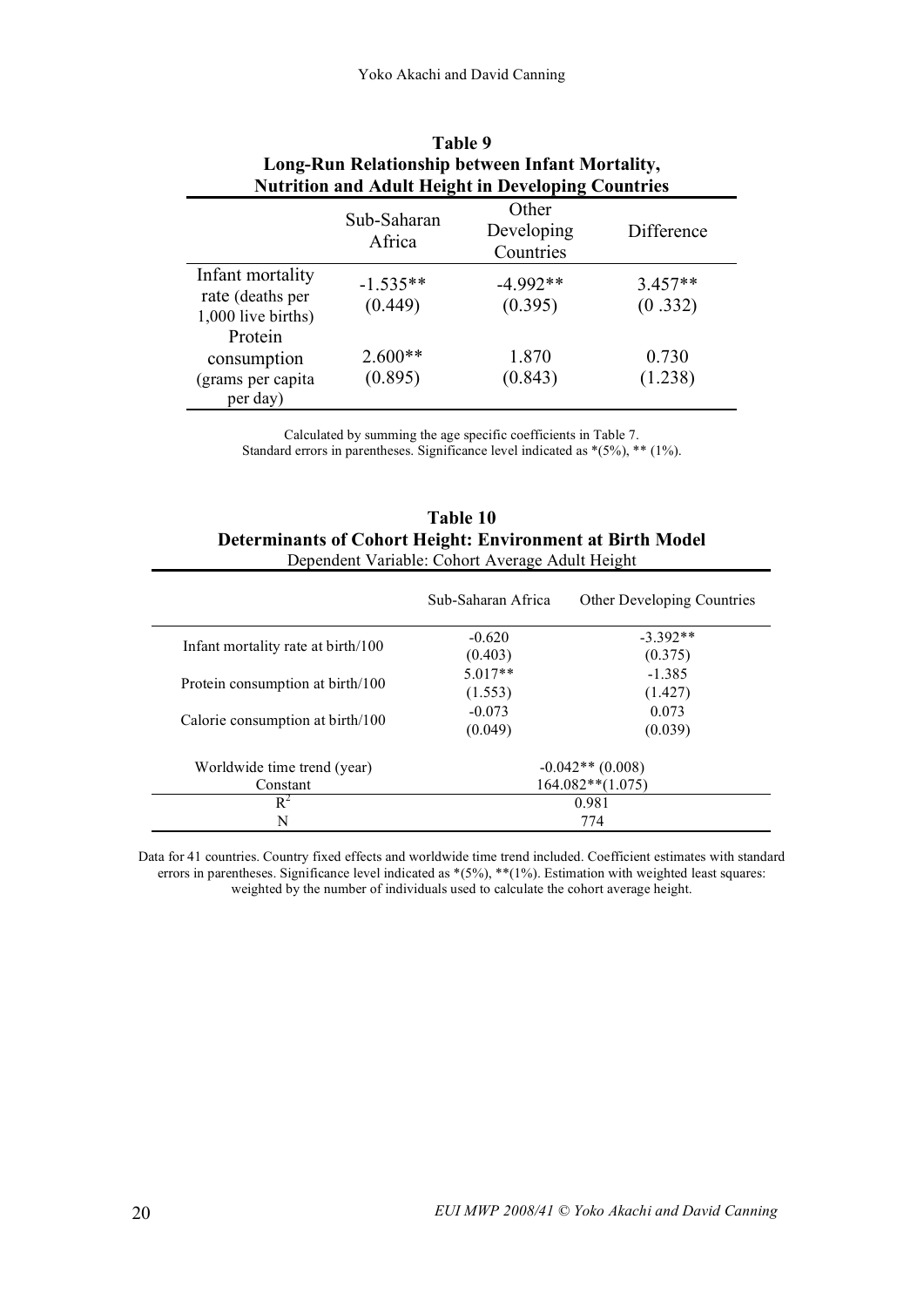# **Table 11 Test of Coefficients for Infant Mortality Rate, Protein, and Calories between Sub-Saharan Africa and Other Developing Countries**

|                | Infant<br><b>Mortality Rate</b> | <b>Calories</b><br>Protein |                    |
|----------------|---------------------------------|----------------------------|--------------------|
| F test         | $F(2,725) =$<br>56.24           | $F(2,725) = 5.68$          | $F(2, 725) = 2.89$ |
| p-value        | 0.0000                          | 0.0036                     | 0.0562             |
| H <sub>0</sub> | Reject                          | Reject                     | Fail to reject     |

| <b>Table 12</b>                                                              |  |  |  |  |
|------------------------------------------------------------------------------|--|--|--|--|
| Regional Time Trends in Stunting (low height for age), Infant Mortality, and |  |  |  |  |
| <b>Nutrition, 1985-2002</b>                                                  |  |  |  |  |

| $\frac{1}{2}$ |                         |                 |                 |  |  |  |
|---------------|-------------------------|-----------------|-----------------|--|--|--|
|               | <b>Infant Mortality</b> |                 |                 |  |  |  |
| Percentage of | Rate                    | Calories        | Protein         |  |  |  |
| Children      | (deaths per             | calories per    | (grams per      |  |  |  |
| Stunted       | 1,000 live              | capita per day) | capita per day) |  |  |  |
|               | births)                 |                 |                 |  |  |  |
| $-0.054$      | $-0.669*$               | $7.740**$       | 0.072           |  |  |  |
| (0.123)       | (0.313)                 | (2.393)         | (0.082)         |  |  |  |
| $-0.819**$    | $-2.230**$              | 7.006           | 0.246           |  |  |  |
| (0.118)       | (0.313)                 | (5.397)         | (0.182)         |  |  |  |
|               |                         |                 |                 |  |  |  |

Coefficient reported on common regional time trend with country fixed effects.

Coefficients represent per annum change. Standard errors in parentheses. Significance level indicated as \*(5%), \*\*  $(1\%)$ .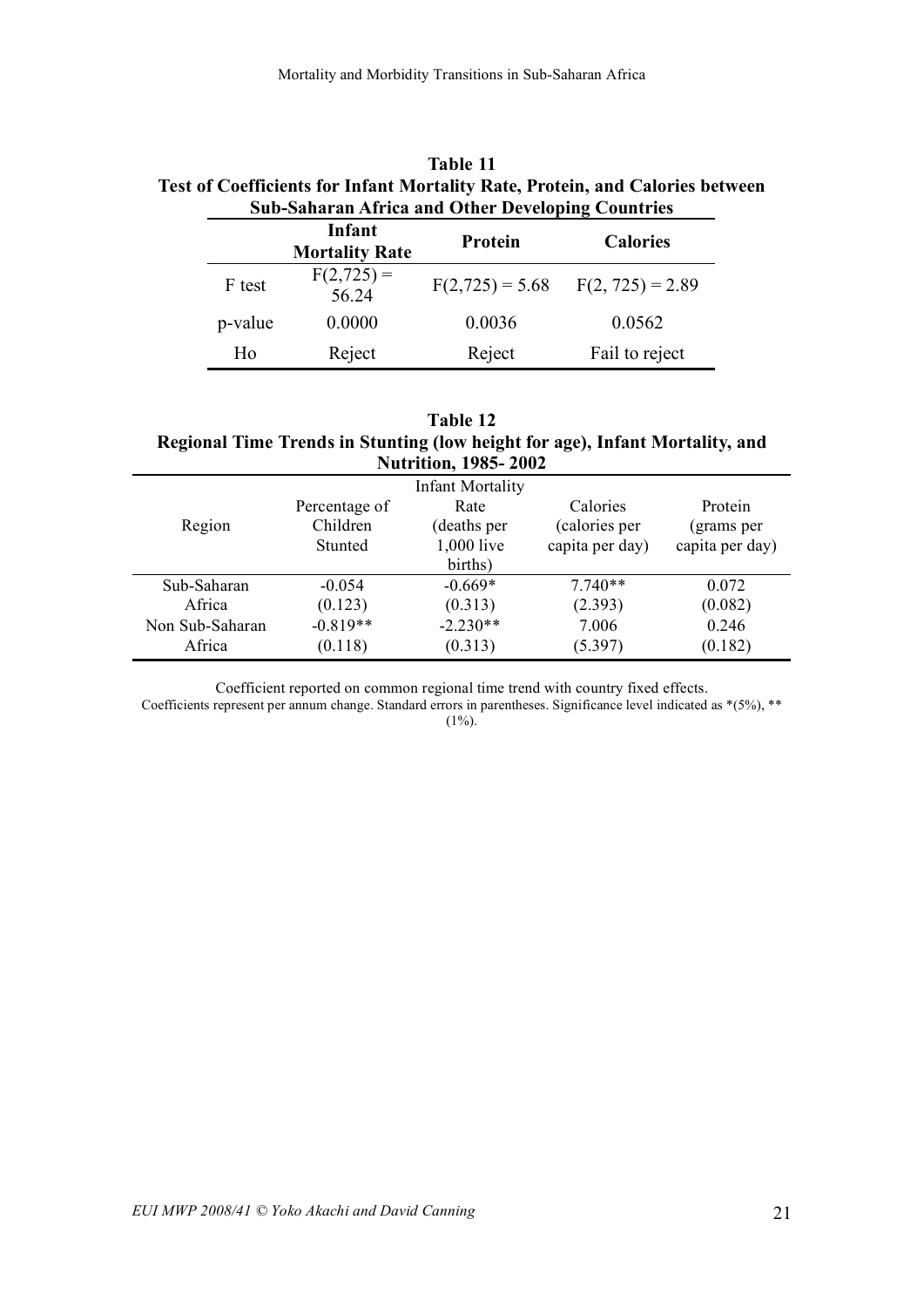



**Figure 2**

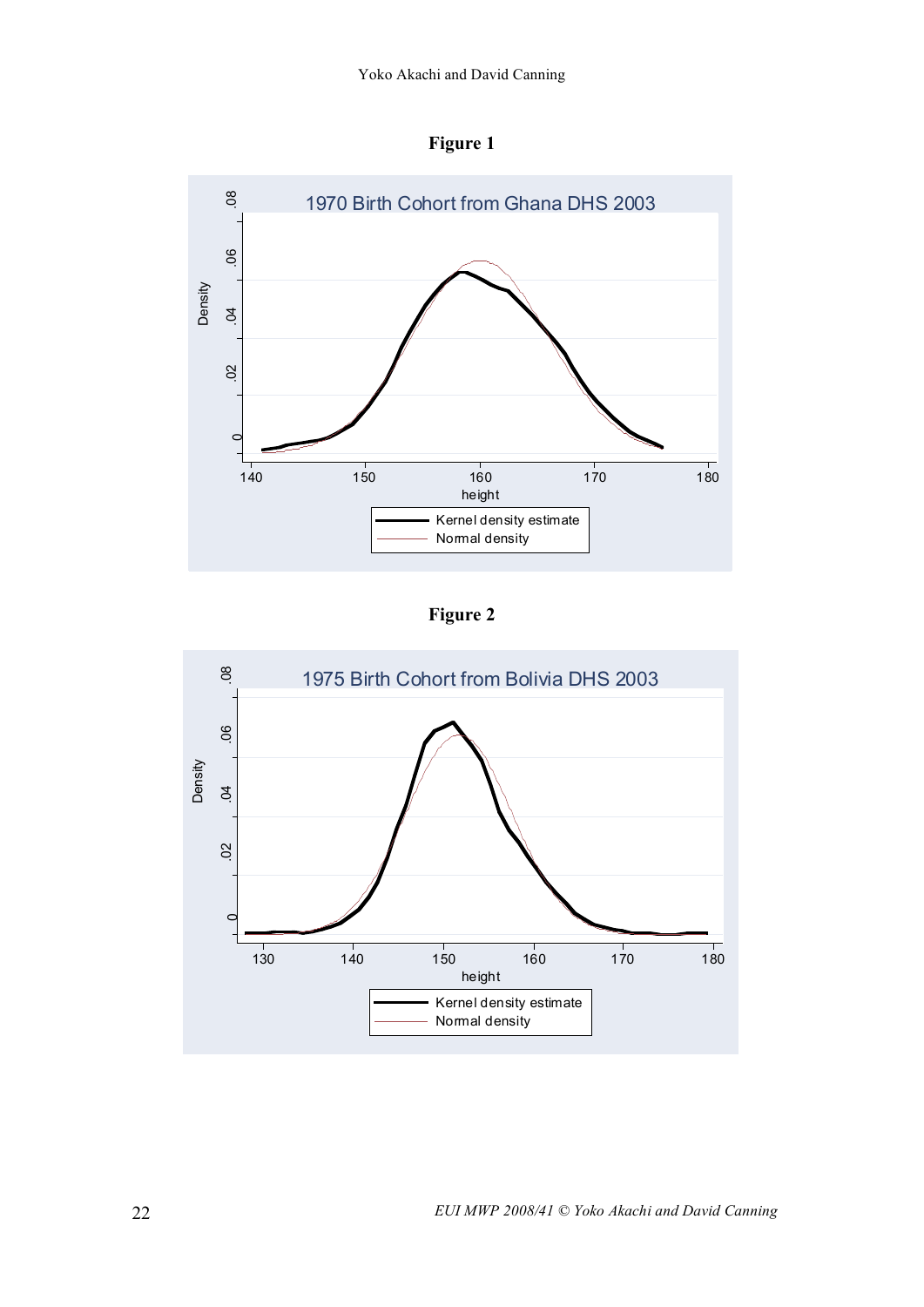



**Ghana DHS Comparison**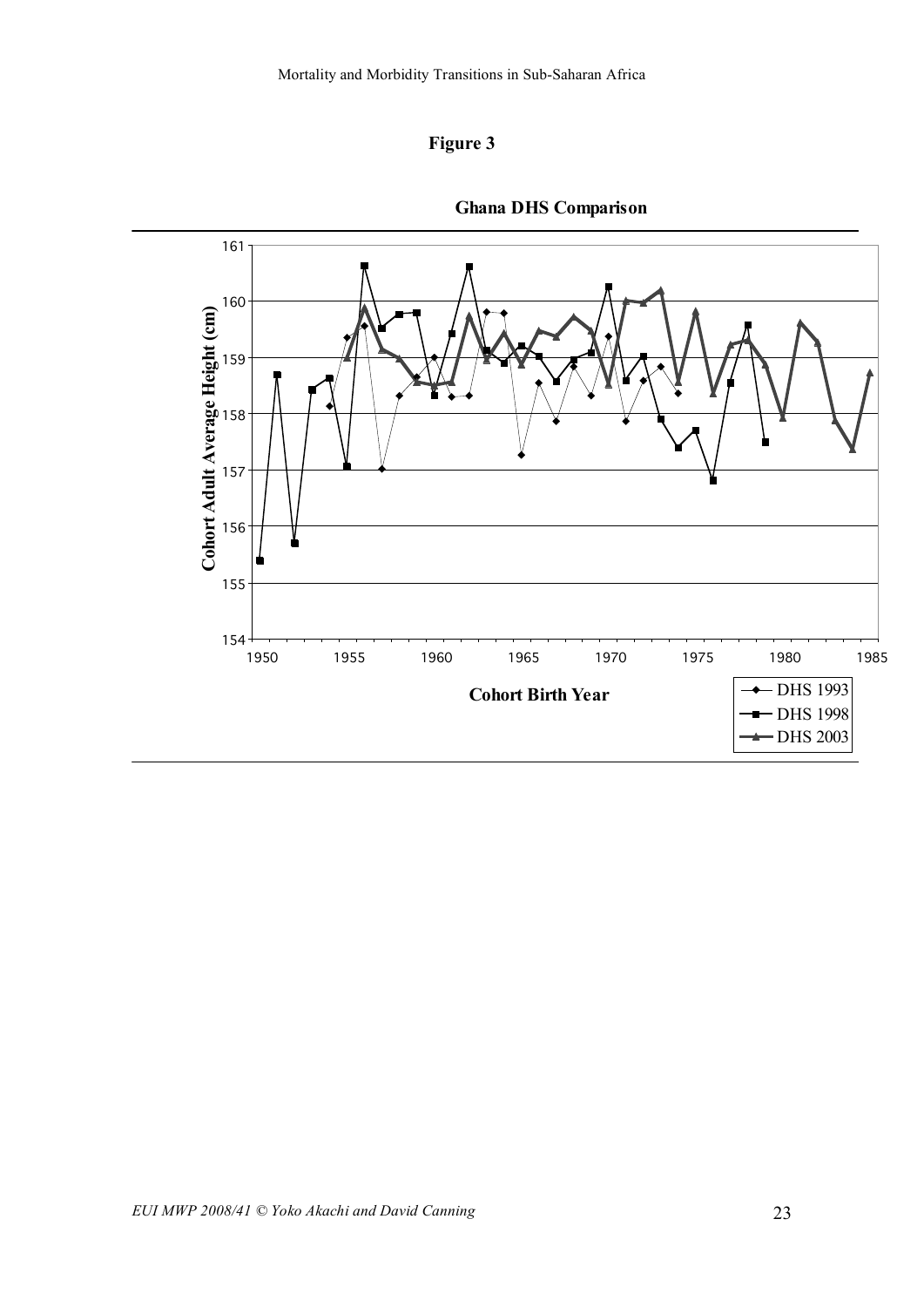



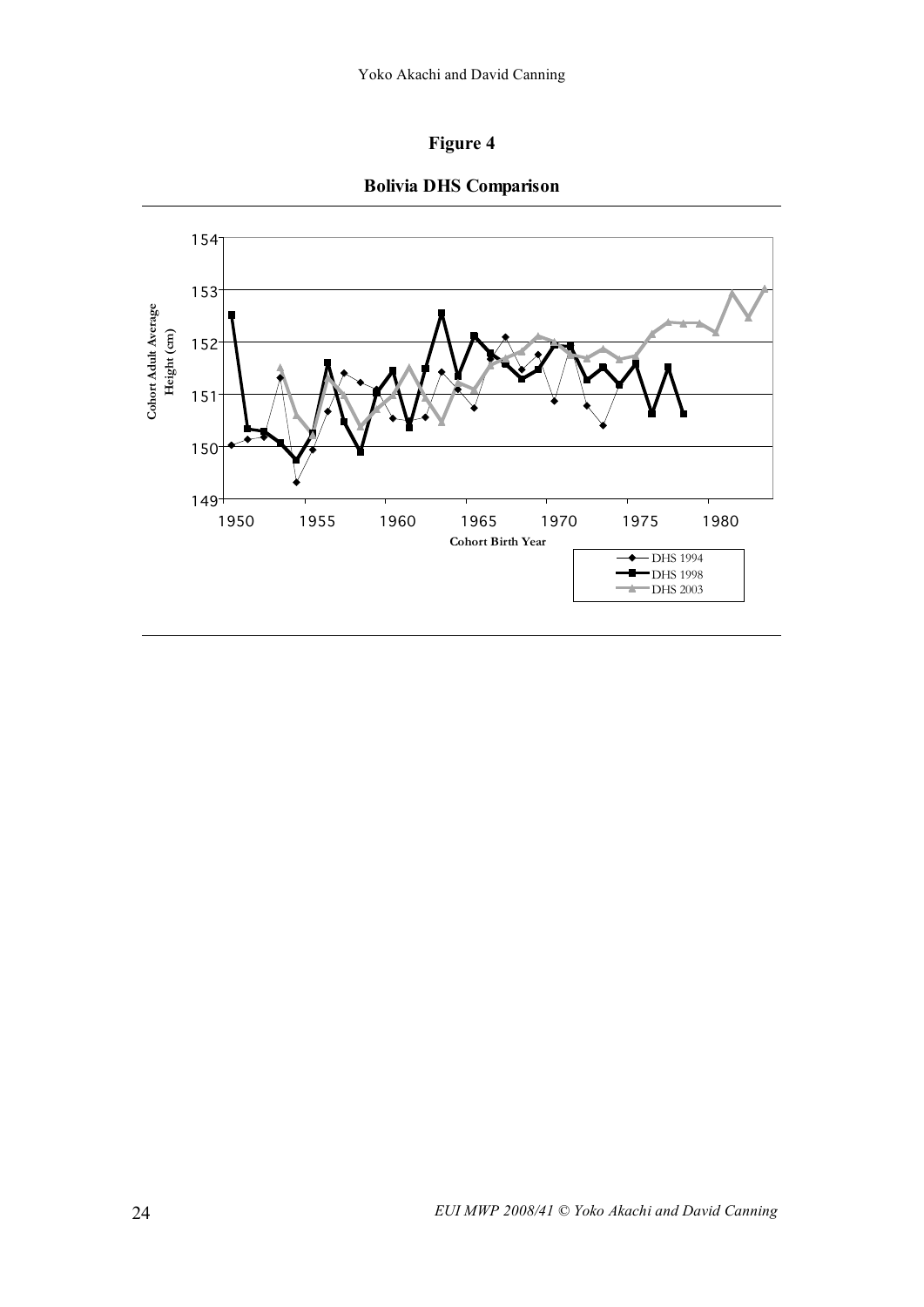



**Egypt DHS Comparison**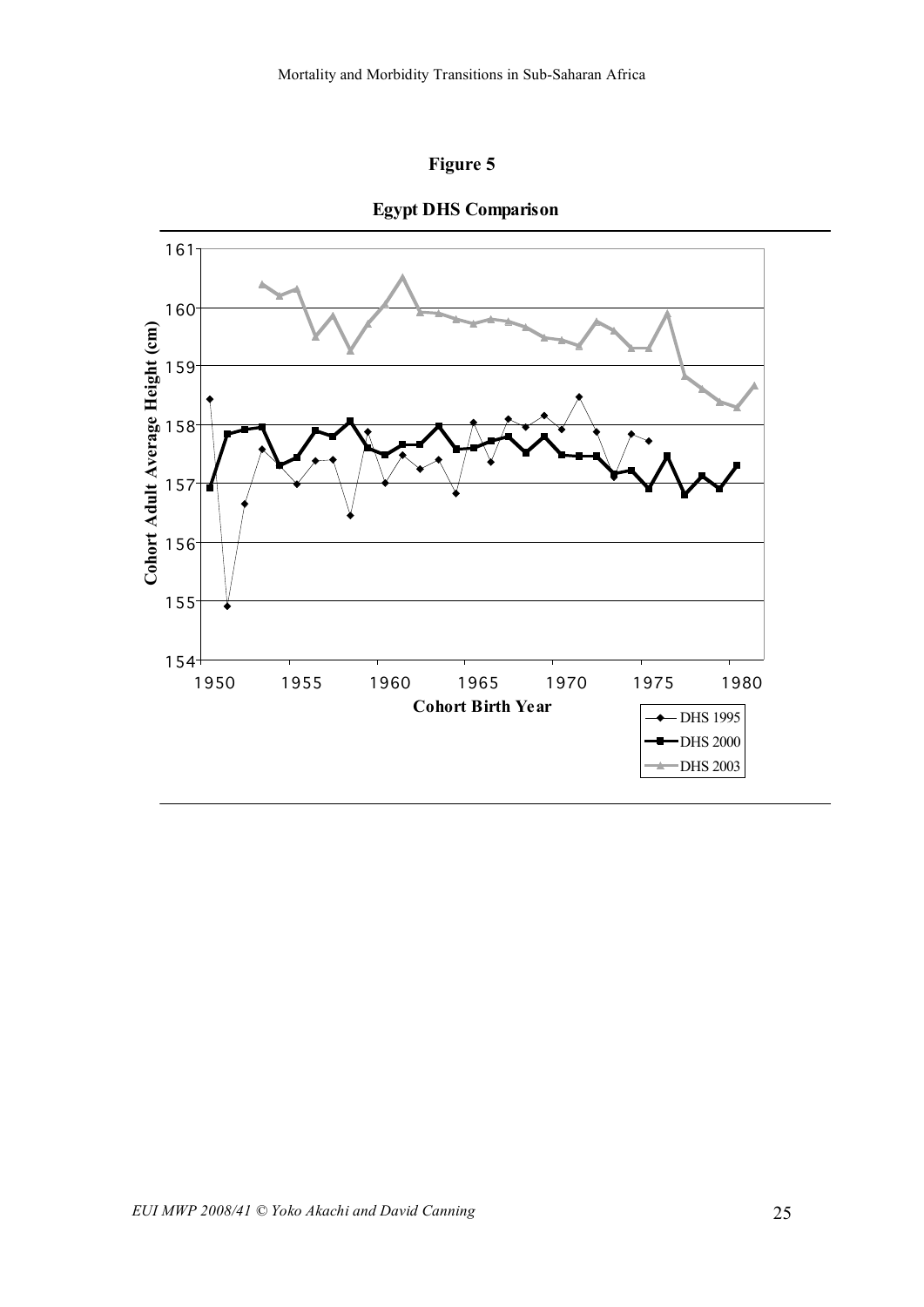## **REFERENCES**

- Akachi, Y., and D. Canning. 2007. "The Height of Women in Sub-Saharan Africa: the Role of Health, Nutrition, and Income in Childhood." *Annals of Human Biology* 34:397-410.
- Allen, L.H. 1994. Nutritional influences on linear growth: a general review. *Eur J Clin Nutr* 48 Suppl 1:S75-89.
- Alter, G. 2004."Height, Frailty, and the Standard of Living: Modelling the Effects of Diet and Disease on Declining Mortality and Increasing Height." *Population Studies*, 58: 265–279.
- Baten, J. 2000. "Height and Real Wages: An International Comparison." In: Jahrbuch fuer

Wirtschaftsgeschichte 2000-1. 17-32.

- Becker, G.S., T.J. Philipson, and R.R. Soares. 2005. "The Quantity and Quality of Life and the Evolution of World Inequality." *American Economic Review* 95: 277–91.
- Blackwell, D., M. Hayward, and E. Crimmins. 2001. "Does Childhood Health Affect Chronic Morbidity Later in Life?" *Social Science and Medicine* 52(8): 1269–84.
- Bloom, D.E., D. Canning, and J.P. Sevilla. 2004. "The Effect of Health on Economic Growth: a Production Function Approach." *World Development* 32: 1–13.
- Bloom D.E., D. Canning. 2000. The health and wealth of nations. *Science* 287(5456): 1207-1209.
- Bos, E., Vu, M.T., Stephens, P.W. and Patience, W. 1992. "Sources of World Bank Estimates of Current Mortality Rates." Policy Research Working Paper Series 851. Washington, DC: World Bank.
- Adetunji, A., and E.R. Bos. 2006. Levels and trends in mortality in Sub-Saharan Africa: Overview. World Bank. http://www.ncbi.nlm.nih.gov/bookshelf/br.fcgi?book=dmssa&part=A143
- Barker, D.J.P., P.D. Winter, C. Osmond, B. Margetts, and S.J. Simmonds. 1989. "Weight in Infancy and Death From Ischaemic Heart Disease." *Lancet* 2:577– 80.
- Black, R.E., S.S. Morris, J. Bryce. 2003. Where and why are 10 million children dying every year? *Lancet* 361(9376): 2226-2234.
- Brush, G., G. Harrison, and J. Waterlow. 1997. "Effects of Early Disease on Later Growth and Early Growth on Later Disease, in Khartoum Infants." *Annals of Human Biology* 24:187–95.
- Bryce, J., *et al*. 2006. Countdown to 2015: tracking intervention coverage for child survival. *Lancet* 368 (9541):1067-1076.
- Catalano, R., and T. Bruckner. 2006. "Child mortality and cohort lifespan: a test of diminished entelechy." *International Journal of Epidemiology* 35:1264–1269.
- Cavelaars, A.E., et al. 2000. Persistent variations in average height between countries and between socio-economic groups: an overview of 10 European countries. *Ann Hum Biol* 27(4): 407-21.
- Crimmins, E. and C. Finch. 2006. "Infection, Inflammation, Height, and Longevity." *Proceedings of the National Academy of Sciences* 103: 498–503.
- da Cunha Ferreira, R.M., and R.A. Cash. 1990. "History of the Development of Oral Rehydration Therapy." *Clinical Therapeutics* 12(Supplement A): 2–11.
- Cutler, D.M., A.S. Deaton , and A. Lleras-Muney. 2006. "The Determinants of Mortality." *Journal of Economic Perspectives* 20: 97–120.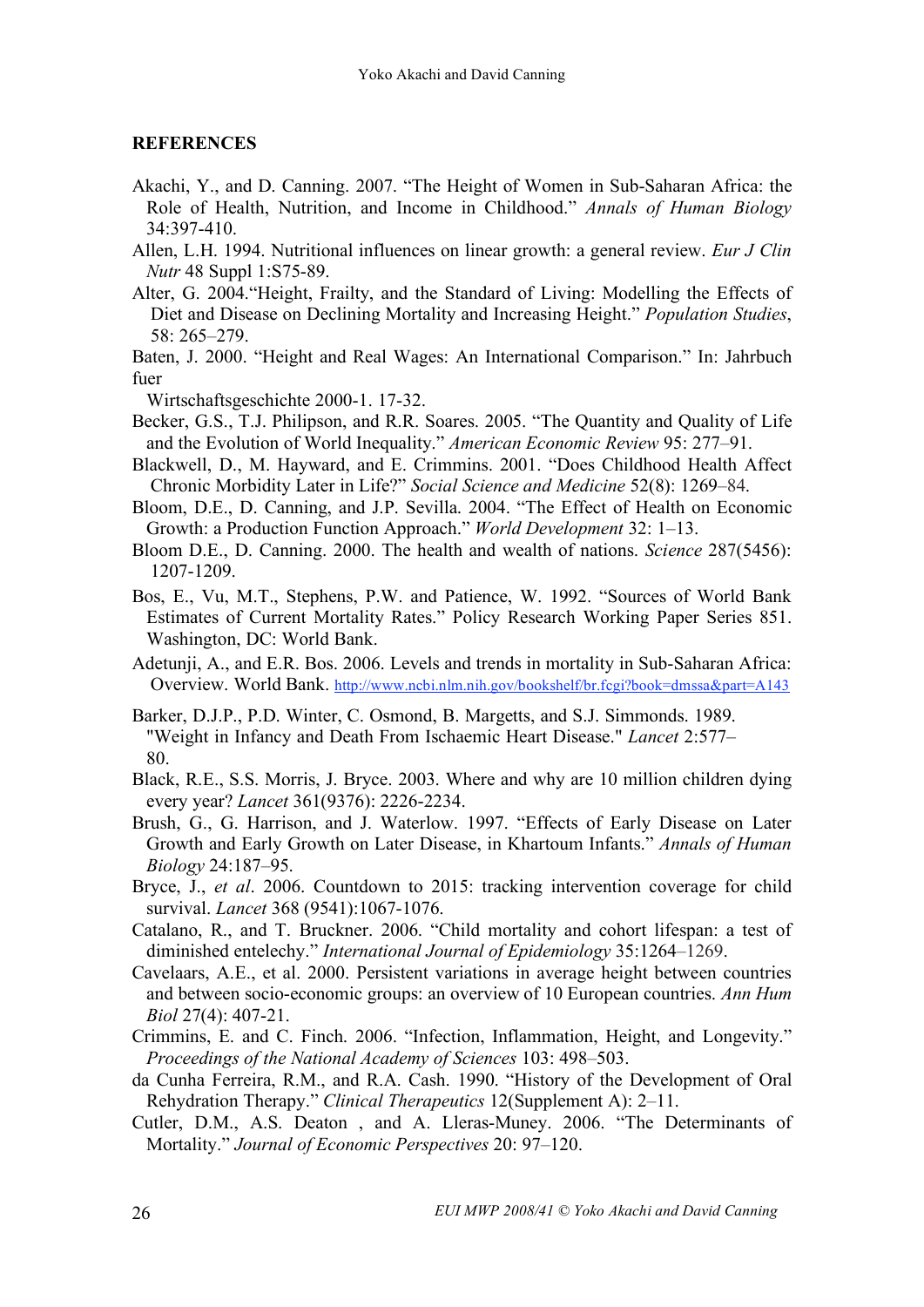- Deaton, A. 2007. "Height, health, and development." *Proceedings of the National Academy of Sciences* 104: 13232–13237.
- Elo, I.T. and S.H. Preston. 1992. "Effect of Early Life Conditions on Adult Mortality: A Review." *Population Index* 58(2):186–212.
- Fogel, R. 1993. "New Sources and New Techniques for the Study of Secular Trends in Nutritional Status, Health, Mortality and the Process of Aging." *Historical Methods* 26:5–43.
- Fogel, R., and D. Costa. 1997. "A Theory of Technophysio Evolution, with Some Implications for Forecasting Population, Health Care Costs, and Pension Costs." *Demography* 34: 49–66.
- Food and Agricultural Organization. 2006. FAOSTAT data, Food Balance Sheets.
- Greenwood, B.M., A.M.Greenwood, A.K. Bradley, S. Tulloch, R. Hayes, and F.S. Oldfield. 1987. "Deaths in Infancy and Early Childhood in a Well Vaccinated, Rural, West African Population." *Annals of Tropical Paediatrics* 7:91-9.
- Guerrant, R.L., B. Carneiro-Filho, and R.A. Dillingham. 2003. "Cholera, Diarrhea, and Oral Rehydration Therapy: Triumph and Indictment." *Clinical Infectious Diseases* 37:398–405.
- Harttgen, K., and M. Misselhorn. 2006. "A Multilevel Approach to Explain Child Mortality and Undernutrition in South Asia and Sub-Saharan Africa." Paper presented at the UNU-WIDER conference on Advancing Equity in Health, 28-30 September 2006.

Available at: http://opus.zbw-kiel.de/volltexte/2006/4743/pdf/Misselhorn.pdf [accessed June  $3<sup>rd</sup>$ , 2008].

- Hayward, M.D. and B.K. Gorman. 2004. "The Long Arm of Childhood: The Influence of Early-Life Social Conditions on Men's Mortality." *Demography* 41:87–107.
- Huffman, S.L., and A. Steel. 1995. "Do Child Survival Interventions Reduce Malnutrition? The Dark Side of Child Survival." In: *Child Growth and Nutrition in Developing Countries,* edited by P. Pinstrup-Anderson, D. Pelletier, and H. Alderman, Ithaca and London: Cornell University Press.
- Jacobs, K. and D.A. Sumner. 2002. "The Food Balance Sheets of the Food and Agriculture Organization: A Review of Potential Ways to Broaden the Appropriate Uses of the Data." Food and Agriculture Organization, Rome. 2002. Available at:

http://193.43.36.14/abcdq/docs/FBS\_Review.pdf

- Jacobs, J., T. Katzur, and V. Tassenaar. 2004. On the efficiency of estimators in truncated height samples, University of Groningen, CCSO Centre for Economic Research, Working Paper 200408.
- Jamison, D., J. Leslie, and P. Musgrove. 2003. "Malnutrition and Dietary Protein: Evidence from China and from International Comparisons." *Food and Nutrition Bulletin* 24(2):145-54, 56-66.
- Kabir, I., M.M. Rahman, R. Haider, R.N. Mazumder, M.A. Khaled, D. Mahalanabis. 1998. Increased height gain of children fed a high-protein diet during convalescence from Shigellosis: A six-month follow-up study. *Journal of Nutrition* 128(10): 1688- 1691.
- The Kasongo Project Team. 1981. "Influence of Measles Vaccination on the Survival Pattern of 7-25-month-old Children in Kasongo, Zaire." *The Lancet* 317: 764-767.
- Komlos, J. 1993. "The Secular Trend in the Biological Standard of Living in the United Kingdom, 1730-1860." *Economic History Review* 46:115–44.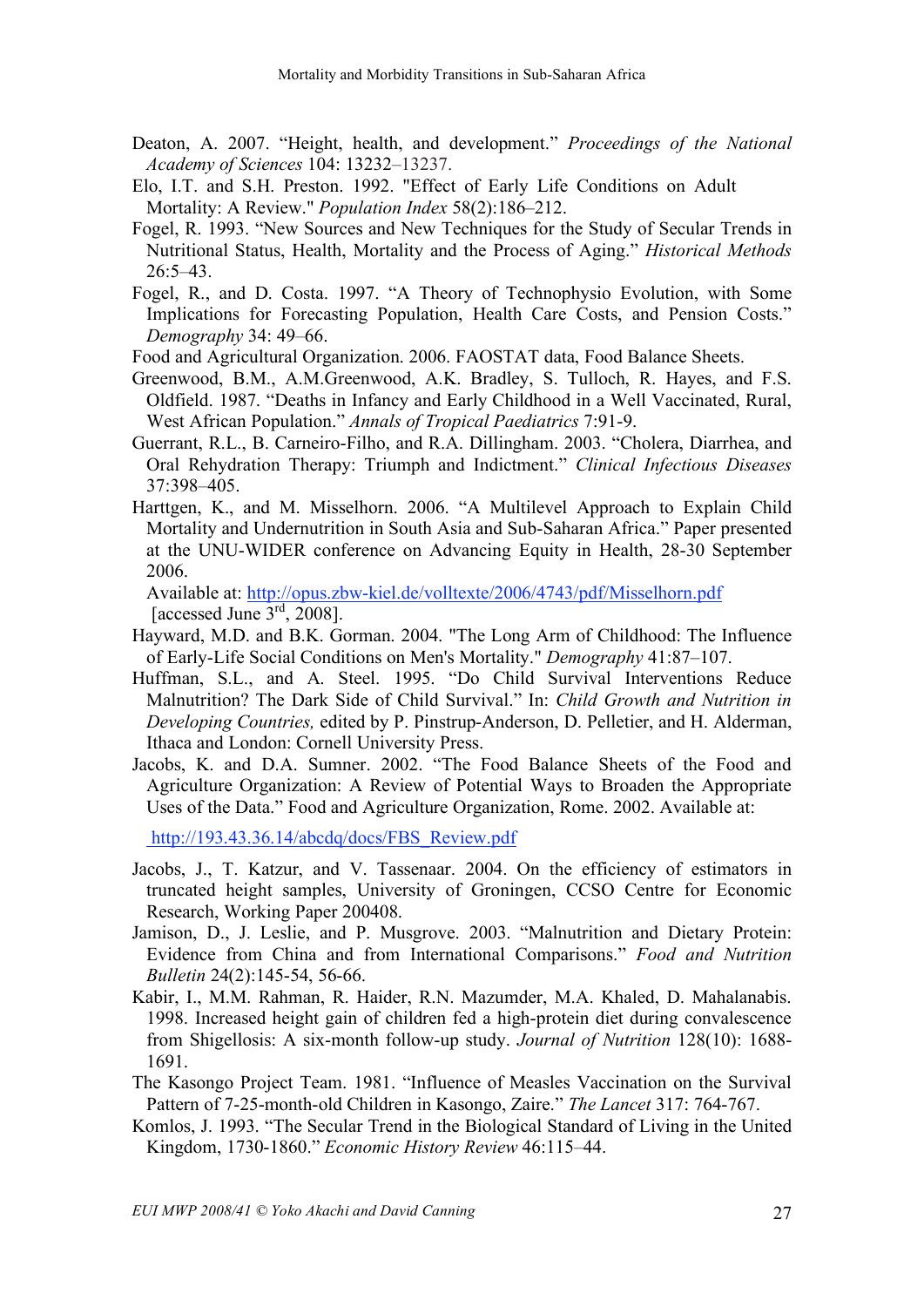- Komlos, J., and B.E. Lauderdale. 2007. "Underperformance in Affluence: The Remarkable Relative Decline in U.S. Heights in the Second Half of the 20th Century." *Social Science Quarterly* 88:283-305.
- Kuh, D., R. Hardy, C. Langenberg, M. Richards, and M.E.J. Wadsworth. 2002. "Mortality in Adults Aged 26–54 Years Related to Socioeconomic Conditions in Childhood and Adulthood: Post War Birth Cohort Study." *British Medical Journal* 325:1076–80.
- Hegsted, D. 1971. Protein and Calories. FAO/WHO Ad Hoc Committee of Experts on Energy and Protein: Requirements and Recommended Intakes, 22 March-2 April 1971, Rome.
- Hill, K. 2003. "Adult Mortality in the Developing World: What We Know and How We Know It." Population Division, Department of Economic and Social Affairs. United Nations: New York.
- Martorell, R., J.P. Habicht. 1986. Growth in Early Childhood in Developing Countries. In: Falkner, F., J.M. Tanner, editors. Human Growth Vol. 3. New York: Plenum.
- Martorell, R., A. Lechtig, C. Yarbrough, H. Delgado, R.E. Klein. 1976. Protein-calorie supplementation and postnatal physical growth: a review of findings from developing countries. *Archivos latinoamericanos de nutrición* 26(2): 115-28.
- McKeown, T. 1983. "Food, Infection, and Population." *Journal of Interdisciplinary History* 14: 227–47.
- Mendez, M., and L. Adair. 1999. "Severity and Timing of Stunting in the First Two Years of Life Affect Performance on Cognitive Tests in Late Childhood." *Journal of Nutrition* 129:1555-62.
- Moradi, A. 2002. "Height and Health of Women in Sub-Saharan Africa and South-Asia 1950-1980." XIII Congress of the International Economic History Association. Buenos Aires, Argentina.
- Moradi, A. 2006. "The nutritional status of women in Sub-Saharan Africa, 1950-1980." Department of Economics, University of Oxford. National Research Council. 2006. "Aging in Sub-Saharan Africa, Recommendations for Furthering Research." Washington, D.C.: National Academies Press.

Nystroem Peck, M., O. Lundberg. 1995. Short stature as an effect of economic and social conditions. *Social Science and Medicine* 41: 733-738.

- O'Rand, A.M. and J. Hamil-Luker. 2005. "Processes of Cumulative Adversity: Childhood Disadvantage and Increased Risk of Heart Attack Across the Life Course." *Journals of Gerontology: Psychological Sciences & Social Sciences* 60B (Special Issue II):117–24.
- Pelletier, D., and E. Frongillo. 2003. "Changes in Child Survival are Strongly Associated with Changes in Malnutrition in Developing Countries." *Journal of Nutrition* 133:107–19.
- Pinchinat, S., C. Enel , G. Pison , G. Duthé , E. Lagarde , F. Simondon , and K.B. Simondon. 2004. "No Improvement in Weight-for-age of Young Children in Southern Senegal, 1969-1992, Despite a Drastic Reduction in Mortality. Evidence from a Growth Monitoring Programme." *International Journal of Epidemiology* 33:1202–8.
- Preston, S.H. 1975. The changing relation between mortality and level of economic development. *Population Studies* 29(2): 231.
- Pritchett, L. and L.H. Summers. 1996. Wealthier is Healthier. *Journal of Human Resources* 31(4): 844-68.